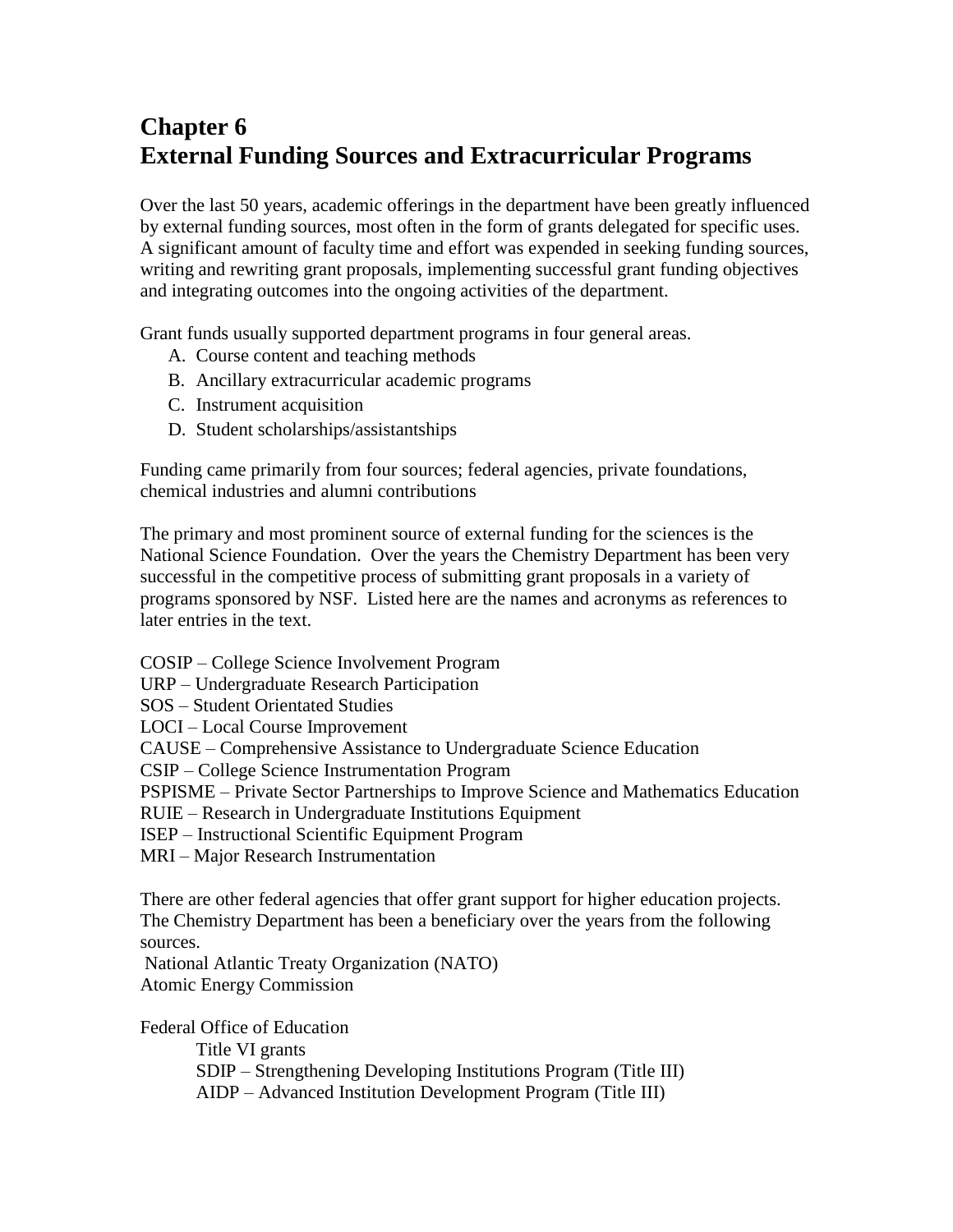Non-government foundations, mostly affiliated with chemical industries, and chemical corporations have also provided support to the Department. These include the following:

Pfizer Foundation Merck Foundation Dreyfus Fund Dow Foundation Dupont Corporation Allied Chemical Honeywell, Inc Occidental Chemical Corporation Union Carbide-Linde Howard Hughes Foundation Shell Foundation

In addition to these grants earmarked for the department, faculty were also awarded grants in support of individual research proposals from the following agencies. National Science Foundation National Institutes of Health Sloan Foundation Fellowship Award Research Corporation Cottrell Award ACS – Petroleum Research Fund Research Corporation

It appears that grant funding solicitation began in the middle 1950's at a time when the college began to hire a research faculty (Szymanski, Stanton, Conley). The table below lists grant funds awarded to the department and individual faculty in the time period of the late 1950's and the decade of the 1960's.

| LIST A - Undergraduate Research                        |                     |      |               |
|--------------------------------------------------------|---------------------|------|---------------|
| <b>Grant Name</b>                                      | <b>Grant Number</b> | Year | <b>Amount</b> |
|                                                        | NSF-G-8305          | 1959 |               |
|                                                        | NSF-G-11, 889       | 1960 |               |
| Undergraduate Research Participation<br>Program        | NSF-G-15, 757       | 1961 | \$5,980       |
| Undergraduate Research Participation<br>Program        | NSF-G-21, 776       | 1962 |               |
|                                                        | NSF-G-17, 977       | 1963 | \$6,200       |
| Undergraduate Science Education Program                | <b>NSF-GE-4130</b>  | 1964 | \$8,400       |
| <b>Undergraduate Research Participation</b><br>Program | <b>NSF-GY-988</b>   | 1966 | \$5,600       |
| Undergraduate Education in Science                     | <b>NSF-GY-2805</b>  | 1967 | \$6,800       |
|                                                        | <b>NSF-GY-5915</b>  | 1969 |               |

# **LIST A - Undergraduate Research**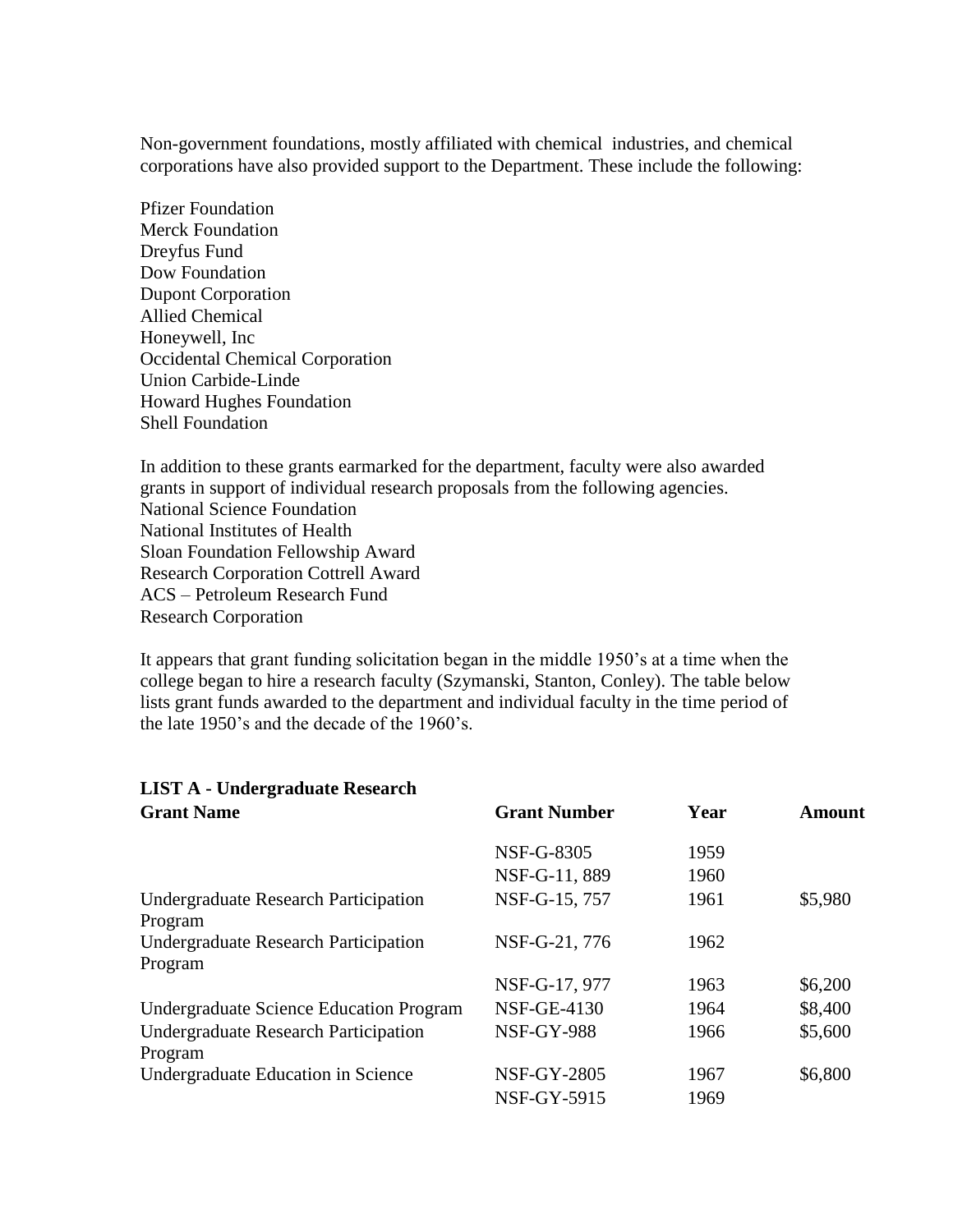# **LIST B - Other Grants**

| <b>Grant Name</b>                              | Year          | <b>Author</b>          | <b>Amount</b> |
|------------------------------------------------|---------------|------------------------|---------------|
| <b>Research Corporation</b>                    | 1956          | H. A.                  |               |
|                                                |               | Szymanski              |               |
| <b>Research Corporation</b>                    | 1958          | R. T.                  |               |
|                                                |               | Conley                 |               |
| N.S.F. Research Grant G - 7286                 | 1959          | R. Annino              |               |
| Petroleum Research Fund - A.C.S. 556-B5        | 1960          | H. A.                  | \$2030?       |
|                                                |               | Szymanski              |               |
| <b>Atomic Energy Commission Research Grant</b> | 1955-1962     | H. A.                  |               |
| Petroleum Research Fund - A.C.S.               | 1962          | Szymanski<br>R. Annino |               |
| <b>Public Health Service Grant</b>             | 1960-1962     | R. T.                  |               |
|                                                |               | Conley                 |               |
| Office of Ordinance Research                   | 1960-1963     | R. T.                  | \$9,696       |
|                                                |               | Conley                 |               |
| N.S.F. Research Grant GL-3510                  | 1960          | R. Annino              |               |
| N.S.F. Matching Grant                          | 1963          | Staff                  | \$1,369.01    |
| DuPont College Aid Program                     | 1963 and 1966 |                        |               |
| United Health Fund of Buffalo Grant            | 1964          | H. A.                  | \$600         |
|                                                |               | Szymanski              |               |
| N.S.F. Research Grant - GP-197                 | 1965          | R. Annino              |               |
| N.S.F. Matching Grant - GV                     | 1966          | Staff                  |               |
| Petroleum Research Fund - A.C.S.               | 1966 and 1968 | F. Dinan               |               |
| N.S.F. Matching Grant - GY-2366                | 1967          | Staff                  | \$6,800       |
| NSF- Instructional Scientific Equipment        | 1967          | Staff                  |               |
| Program Grant                                  |               |                        |               |
| N.S.F. Institutional Grant - GY-3737           | 1967          |                        | \$7,500       |
| Petroleum Research Fund - A.C.S.               | 1967          | J. Bieron              | \$5,400       |
| Petroleum Research Fund - A.C.S.               | 1968          | J. Van Verth           |               |
| <b>Higher Education Act Grant</b>              | 1968          | Staff                  |               |
| Alfred P. Sloan Foundation Fellowship          | 1968          | R. Stanton             |               |
| NSF-COSIP Grant (for development of            | 1968          |                        | \$143,700     |
| Biochemistry)                                  |               |                        |               |
| Higher Education Act Grant - Title VI          | 1968          |                        |               |
| <b>Equipment Grant</b>                         |               |                        |               |
| <b>AEC- Nuclear Science Education Grant</b>    | 1968          |                        |               |

Another source of information about the chemistry beginning in 1969 was a publication compiled by the College's archives.

# **Listings from** *Datelines* **J. Clayton Murray, S.J.**

Rev. J. Clayton Murray , when he served as director of the Canisius College Archives compiled an historical retrospective of the first 125 years of the College. Time lines list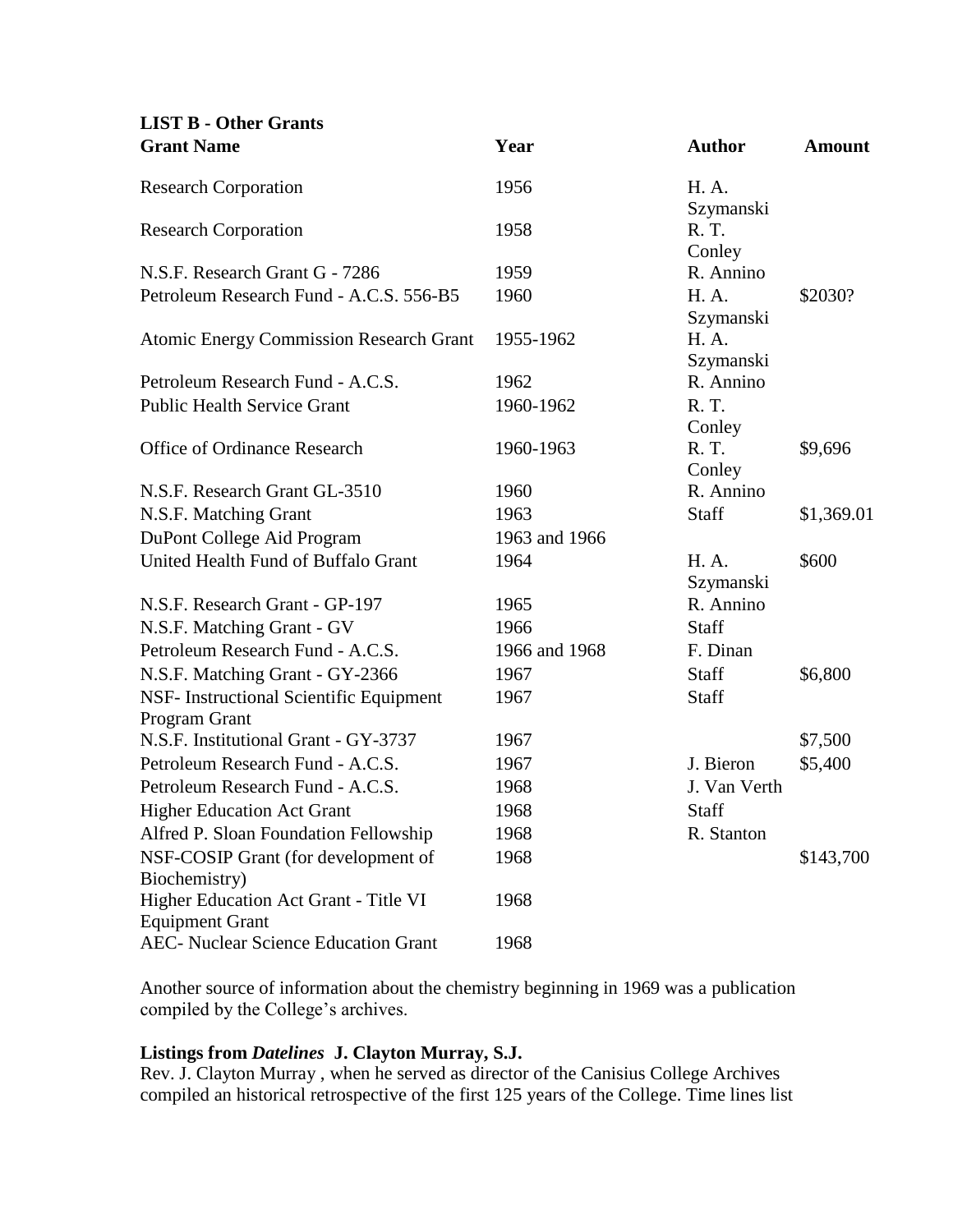every noteworthy activity in chronological order. Given below are entries from this document of external grants that supported activities of the Chemistry Department., in the time period 1968 to 1989.

**July 1st 1969** – The National Science Foundation made award of \$122,900 to the Department of Bio-Chemistry for "college science improvement."

**Summer 1970** – The National Science Foundation awarded the college a grant of \$29,000 toward the purchase of a mini-computer to be used in the training of science undergraduates.

**December 1971** – \$5,022 awarded by National Science Foundation to the college "to help support science programs."

**September 1976** – Among eighteen projects envisioned by the Advanced Institutional Development Program (AIDP) was a Student Development Project, designed to reduce the number of student failures due to difficulties in certain areas, such as reading, writing, mathematics and habits of study. Complementing this was a Faculty Advisor Program significantly advanced over the previous one, being aimed in a special way at the personal needs of incoming freshman. (Note: The PSI Method described later was one of the eighteen projects mentioned above)

**October 1 1979** – A \$380,000 grant for funding seven new academic and administrative programs became effective. The grant, administrated by the Federal Office of Education, is from the Strengthening Developing Institutions Program – SDIP.

**May 1980** – \$535,000 grant received from federal government to continue six academic and administrative programs begun the previous October, under the first phase of a threeyear Strengthening Developing Institutions Program (SDIP) from the Federal Office of Education. This grant brings the amount received by the college for SDIP to \$915,000. (Note: The Chemistry and Industry Program described later was one of these seven projects)

**May 8 1981** – The National Science Foundation awarded a major grant to Dr. William F. Zapisek of \$22,777.00 to continue research in recombinant DNA.

**March 1984** – The Chemistry Department received one of only 34 grants presented by the DuPont Corporation to undergraduate institutions with outstanding records of sending students on to graduate study. The \$7,000 unrestricted grant can be used to support any educational and research activities.

**September 1984** – A \$23,200 grant has been awarded to the chemistry department to encourage teaching introductory chemistry using team learning and case-study methods.

**December 1986** – Canisius received a \$200,000 grant from the Charles A. Dana Foundation to help students find jobs relating to their academic majors. Interested students are placed via a selection program directed by the office of Academic Affairs. Canisius was one of 10 liberal arts colleges receiving the grant, which requires Canisius to provide \$400,000 in matching funds over 4 years. (Note: Chemistry/biocbemistry students were recipients of these grants for summer research projects).

**March 1987** – Laboratory Equipment Assistance Program (LEAP) funded by Occidental Chemical Corporation to loan lab equipment to area high schools. The equipment is maintained by the college, and high school teachers are trained on its proper use before receiving it.

**June 1988** – The National Science Foundation has granted \$268,000 over the next four years to aid a Canisius-based program designed to upgrade Chemistry education in area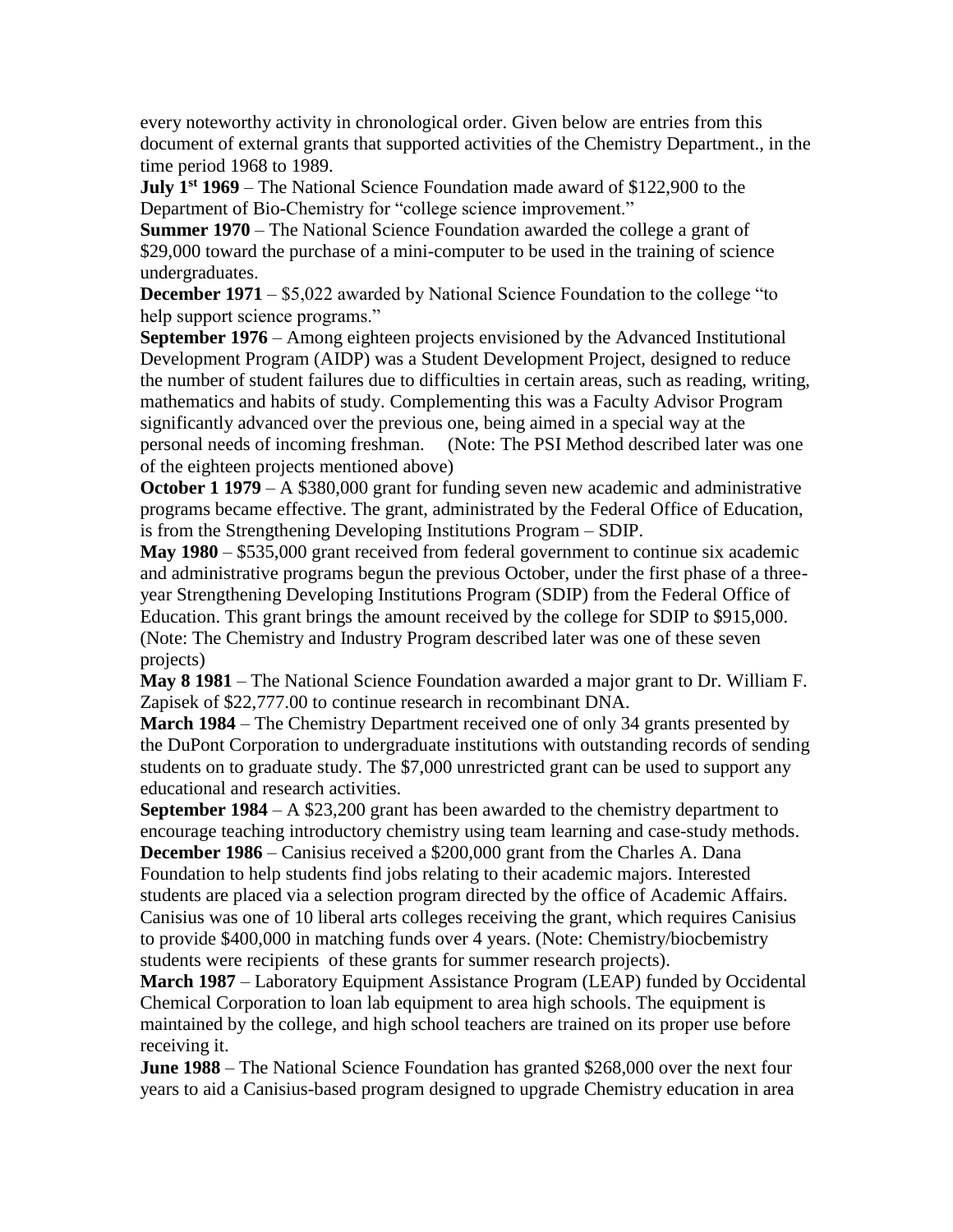secondary schools. The Laboratory Equipment Assistance Program (LEAP) began during 1987-88 school year with \$21,000 from Occidental Chemical Corporation.

**November 1988** – The chemistry department has been recognized nationally in *The Journal of Chemical Education*. A survey of four-year, private liberal arts colleges without graduate programs in chemistry by the journal ranked Canisius fourth nationally in the number of graduates who have gone on to pursue Ph.D.'s, ninth nationally in the percentage of department faculty who have published scholarly research articles,  $16<sup>th</sup>$ nationally in the dollar amount of research grants received from the National Science Foundation, Research Corporation and Petroleum Research Fund, and 18<sup>th</sup> nationally in the total number of scholarly articles published by the faculty.

**March 1989** – A gift of approximately \$60,000 worth of equipment for the enhancement of course work and the promotion of student research was made by the Occidental Chemical Corporation.

# **Department Archives**

A similar listing but providing more details can be compiled from the Chemistry Department's internal file of annual repots., presented below.

#### 1976-1977

Renovation of the analytical laboratory.

Upon receipt of a \$98,500 grant last spring from the National Science Foundation under its CAUSE (Comprehensive Assistance to Undergraduate Science Education) program the Department undertook the complete remodeling of its third floor analytical laboratory.

Included in the project was the installation of a new stockroom which will supply both the analytical and physical chemistries laboratories, all new laboratory furniture based on the island concept, new fume hoods, the installation of new compressed air and hot water lines, and the purchase of several new analytical instruments. Notable among the latter are a Perkin-Elmer 460 Atomic Absorption Spectrophotometer, and a complete Parr electrochemical system.

#### Receipt of an NSF-LOCI grant.

In order to facilitate and improve the teaching of the Department's non-science major courses, Dr. Bieron conceived the idea of developing a series of teaching modules which could be used in a variety of courses by students of different degrees of sophistication. His grant proposal requesting funds for this idea was funded to the extent of \$16,400 by NSF under its LOCI (Local Course Improvement). Dr. Bieron and Dr. Leone are devoting the present summer to the development of modules in forecasting, risk-benefit analysis, modeling, population growth,

#### 1987-1978

i. The department was successful in obtaining a \$6,800 matching fund "Title VI" grant from the U.S. Office of Education. The money from this grant has been used in part to purchase a new Beckman IR 4250 Infrared Spectrophotometer. This instrument, which is of research quality, will see heavy use in CHM 334, CHM 303, CHM 227-228, and in various research projects. The Title VI grant was written by Dr. Dinan.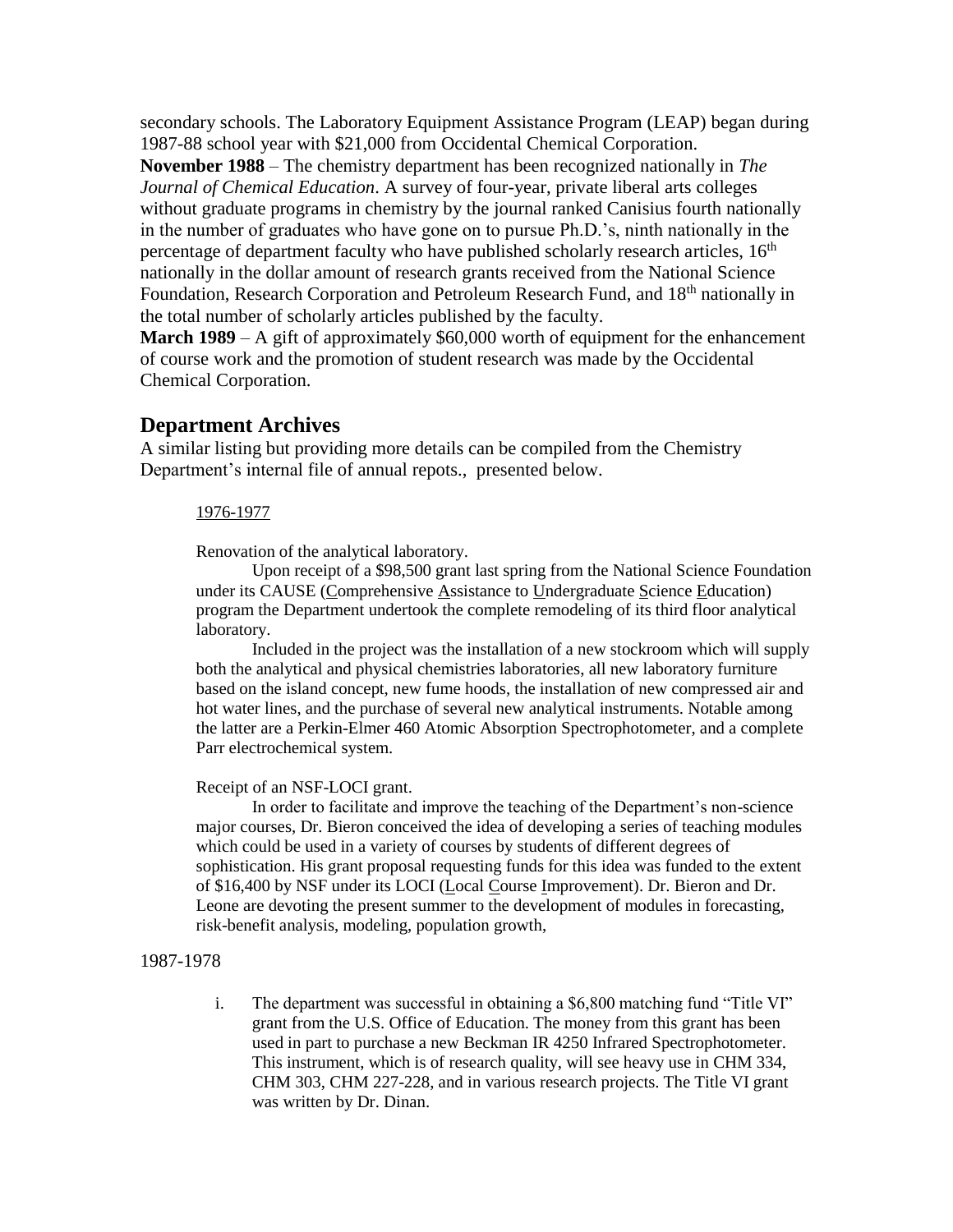# 1978-1979

# Local Cause Improvement (LOCI) Grant

The LOCI grant which was funded by the National Science Foundation in the amount of \$19,000 for the purpose of developing courses in the Chemistry Department, was continued under the directorship of Dr. J. Bieron. The development of both the Environmental Chemistry Course and the Senior Honors in Science Course were sponsored under this grant. Also, a faculty workshop (25 participants) on the interdisciplinary topic, The Technological Imperative, as well as a faculty seminar series on Science and Society were offered under this grant.

# 1979-1980

# SDIP – Industrial Chemistry Program

This program has been discussed under "D". It was funded by Title III in the amount of \$60,000 for one year starting October 1979. SDIP – Industrial Chemistry Program

This is a second project proposal written by Dr. Joseph Bieron for SDIP funding requesting continued funding of the Industrial Chemistry Program. It was granted with a revised budget of \$75,000 for the next two years.

# Cottrell College Science Grant from Research Corporation (1980)

To Dr. Stanton in the amount of \$10,800 for two years; also supporting two students for research on "PARTAN Approach to Convergence Problems in SCF Calculations".

Research Corporation (1980)To Dr. Dinan in the amount of \$10,800 in support of "An Investigation of Simplified Nucleoside Synthesis".

1980-1981 PRF Grant Alkoxide ions

Linde Corporation \$18,00 to purchase a Nova 830 Minicomputer for Dr. James Leone

(Fall '82) The Department received a \$32,000 research instrumentation grant from the National Science Foundation for the purchase of a Varian 3200 UV-Visible-IR Spectrophotometer. Approval of the grant was based on research proposals submitted by Fr. McCarthy and Dr. Schaber, and upon general departmental results. The grant was coordinated primarily by Dr. Bieron.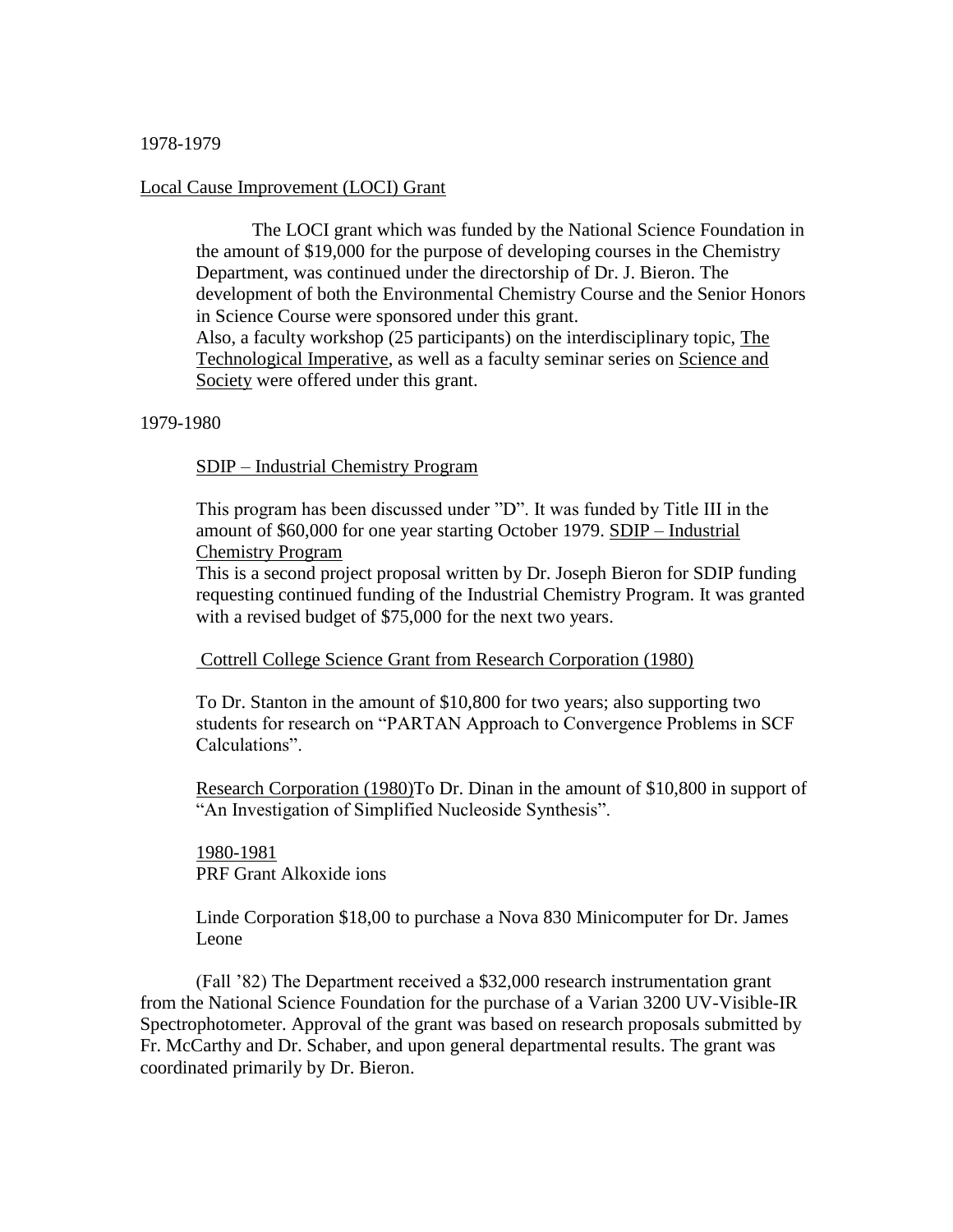(Spring '84) We received a \$20,000 grant from the Dreyfus Foundation for the purchase of a Nicolet FT-IR Spectrophotometer. The grant proposal was written by Dr. Dinan. The Nicolet will be used both for its high resolution, high sensitivity properties, and more generally as a means of introducing our students to Fouier transform laboratory techniques. The Dreyfus decision to fund the Nicolet Purchase seems to have been based not only on the proposed instrument, but also upon statistics we supplied documenting our success in sending students on to graduate school.

(Spring '84) We received an unrestricted \$7,000 award from the DuPont Corporation. We will be applying this to the purchase of a \$32,000 Perkin-Elmer Differential Scanning Calorimeter. Perkin-Elmer will make an additional \$8,000 contribution towards the cost of this instrument. The calorimeter will become the centerpiece of the first semester physical chemistry laboratory course.

As in the case of the Dreyfus Award, our past success in sending students on for PhD's was a major factor in helping is obtain DuPont support.

(Spring '82) The Dow Foundation funded a four year, \$5,000 per year scholarship with the stipulation that the Department award it to an outstanding incoming chemistry major who declares his intention to pursue a career in chemical research. In conjunction with the scholarship, Dow granted the Department an additional \$1,000 per year to use as it sees fit.

(Summer '84) The Dreyfus Foundation funded a \$1,000 scholarship to be granted to an upcoming junior or senior chemistry major planning to go on for graduate research. Kodak subsequently matched this with an additional \$1,000, which we will apply to student summer research.

NSF – ILI Industry/Environmental Analysis June 1, 1996 to May 31, 1998 Analytical Chemistry across the Curriculum, A Case Study Approach \$46,130 to Dr.---------

NSF- ILI June 1994- May 1997. Improved NMR Teaching and Laboratory Capabilities \$84,800

1997 Merck Foundation (Paula Dehn – co- author)

NSF – CSI College Science Instrument;4/1/87 to 9/30/89 Course development to purchase GC/MS Separations and Microscale Synthesis (Bieron)

Oct 1, 1979 \$380,000 grant from Federal Office of Education SDIP – Strengthening Developing Institutions Program

NSF – CCLI Adaptation and Implementation; June 1, 2002 submitted \$140,031 Schaber, Corso, Steve, Food, hair, beverages, and water; Analytical Biochemistry Across the Curriculum. A Case Study Approach.

Student Support ;Nov. 1999 in Various Programs. Merck/AAAS, HHMI, CEEP, Allied/Signal, Oishei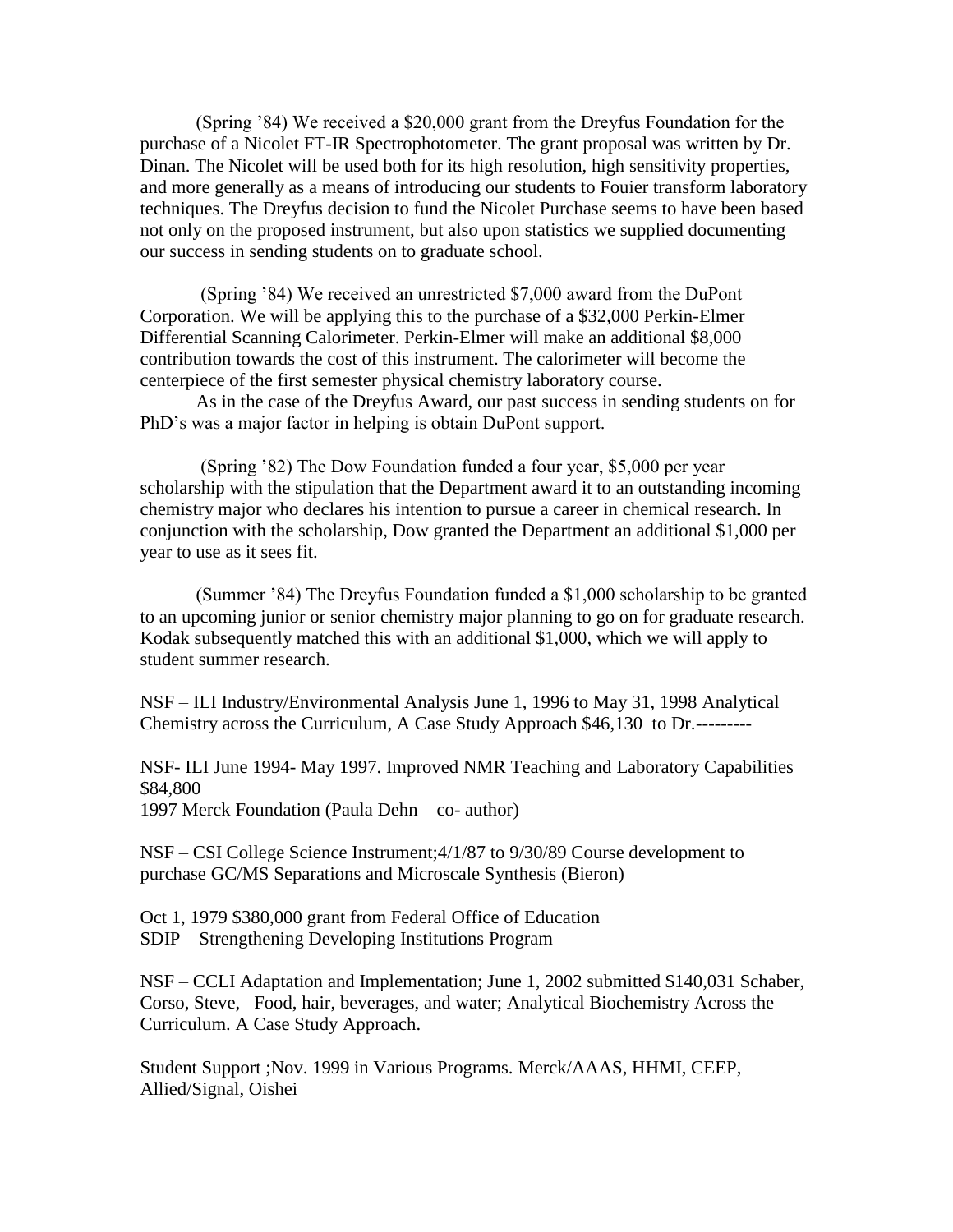1993 NSF – ILI Instrumentation and Laboratory Improvement Program; Improved NMR Teaching and Laboratory Capabilities; \$170,000 (85,000 NSF) (85,000 match) to purchase a Bruker AC 250 NMR ; Dr. Bieron, Dr. Dinan, Dr. Kozik.

# 1993-94

93-94 Grant awarded \$23,000; from the Pfizer Foundation for research in teaching General and Organic Chemistry (J.F. Bieron, F. J. Dinan).

# 1982-84 Biennial Report Listings

(Fall '82) The Department received a \$32,000 research instrumentation grant from the National Science Foundation for the purchase of a Varian 3200 UV-Visible-IR Spectrophotometer. Approval of the grant was based on research proposals submitted by Fr. McCarthy and Dr. Shaber, and upon general departmental results.

(Spring '84) We received a \$20,000 grant from the Dreyfus Foundation for the purchase of a Nicolet FT-IR Spectrophotometer.

Grants listed in Department Quadrennial Report 1984-88

- 1. National Science Foundation; 4 year, \$269,320 NSF award to Dr. Bieron for support of LEAP project; (details in section 8 of this report.)
- 2. NSF-College Science Instrumentation Program (CSIP) award: \$22,921 matching funds for purchase of a Hewlett-Packard Gas Chromatograph/Mass Spectrometer; grant prepared by Dr. Bieron, Dr. Dinan and Dr. Shaber.
- 3. Buffalo Board of Education: \$10,000 to support Microscale Workshop for Chemistry Teachers; awarded to Dr. Dinan.
- 4. Northeast Regional Chromatography Discussion Group: \$1000 award to Dr. Bieron for research in chromatography.
- 5. NSF-Research in Undergraduate Institutions Equipment Grant: \$33,862 awarded to Dr. Stanton for purchase of a Hewlett-Packard computer system to be used in quantum chemistry research.
- 6. Research Corporation-Cottrell College Science Grant: \$11,000 awarded to Dr. Stanton for quantum chemical research on carbon clusters.
- 7. Shell Foundation: \$2000/yr during 1986, '87, '88. Unrestricted grant to the department.
- 8. Allied Corporation: \$3000/yr during 1986, '87, '88. Unrestricted grant to the department.
- 9. DuPont Corporation: \$7000, 1984; \$3000, 1988. Unrestricted grant to the department.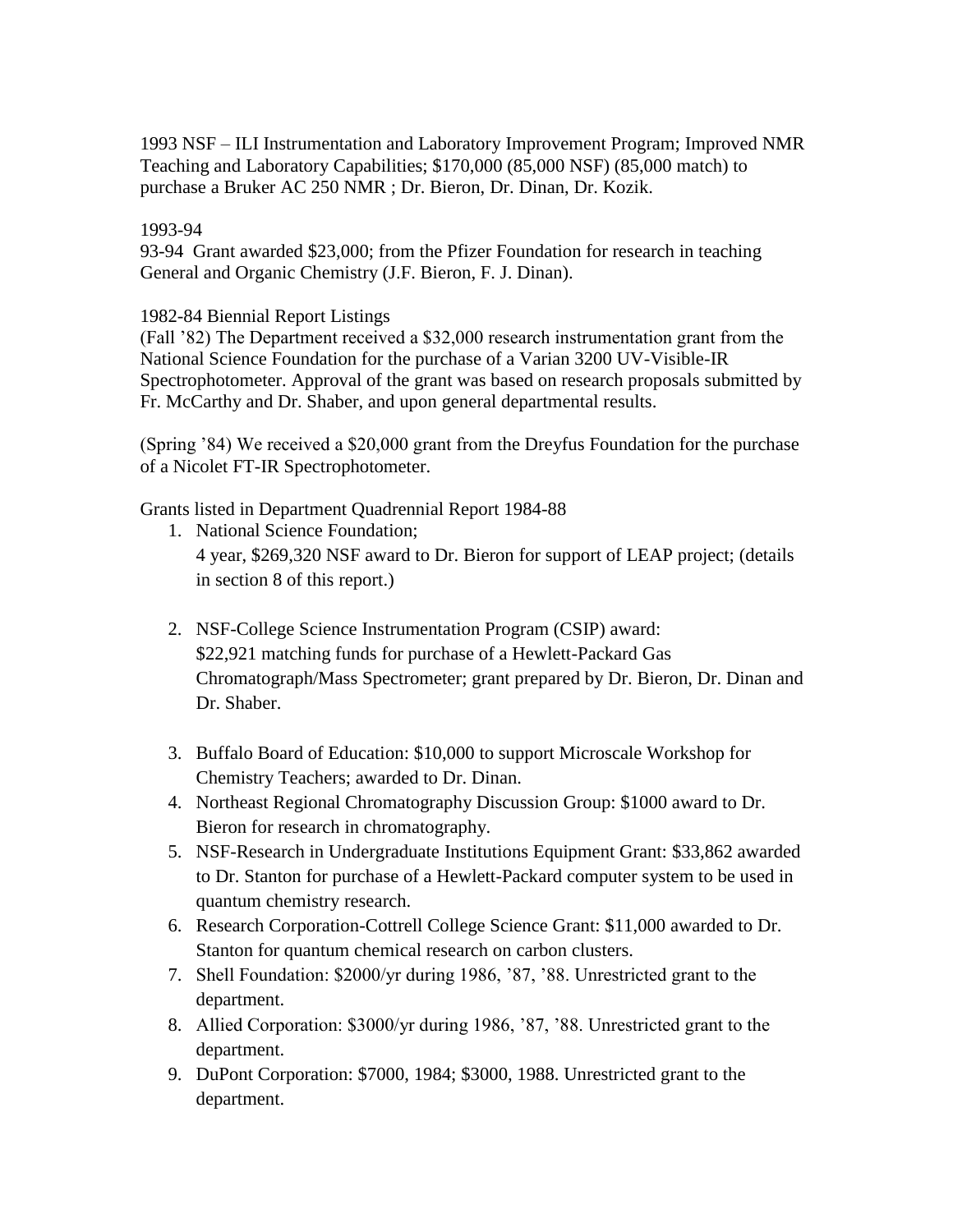10. Dow Foundation: \$25,000 (1984-88), \$60,000 (1988-92) for scholarship aid and department support.

#### **Extracurricular Programs**

This section describes a variety of programs and activities that are not a part of the course work required for a BS degree but supplement and enhance the academic quality of the Chemistry and Biochemistry Department. Included in this section are the following:

Major Grants to Support Programs Biochemistry Program Chemistry and Industry Program Laboratory Equipment Assistance Program (LEAP) Group Learning and Case Studies Instrument Institutes Personalized System of Instruction

# **Major Grants to Support Programs**

The Chemistry Department over the last fifty years has initiated and implemented new academic programs that expanded and enhanced the educational activities. In most cases, the process was made possible by financial support from both government and private industry sources.

NSF-COSIP \$143,700 National Science Foundation This major grant enabled the department to start the Biochemistry Program that became an integral part of the academic offerings.

#### AIDP

A very large grant to the College included various program support. The Chemistry Department introduced new pedogogy for teaching General Chemistry, entitled Personalized System of Instruction (PSI) also known as the Keller Plan. The teaching style faded away after the grant support ended because it did not seem to offer any better results than the lecture method.

#### SDIP

This major grant to the College was a continuation of AIDP support. The Chemistry Department gained financial support for the Chemistry and Industry Program. The project was multi-faceted and the grant supported the department in a number of activities that became self-sustaining over a number of years.

# NSF Occidental Chemical Corporation (\$50,000)

The Laboratory Equipment Assistance Program was a nationally recognized program jointly funded by NSF and Chemical Industries in Western New York. It supported chemical education in high schools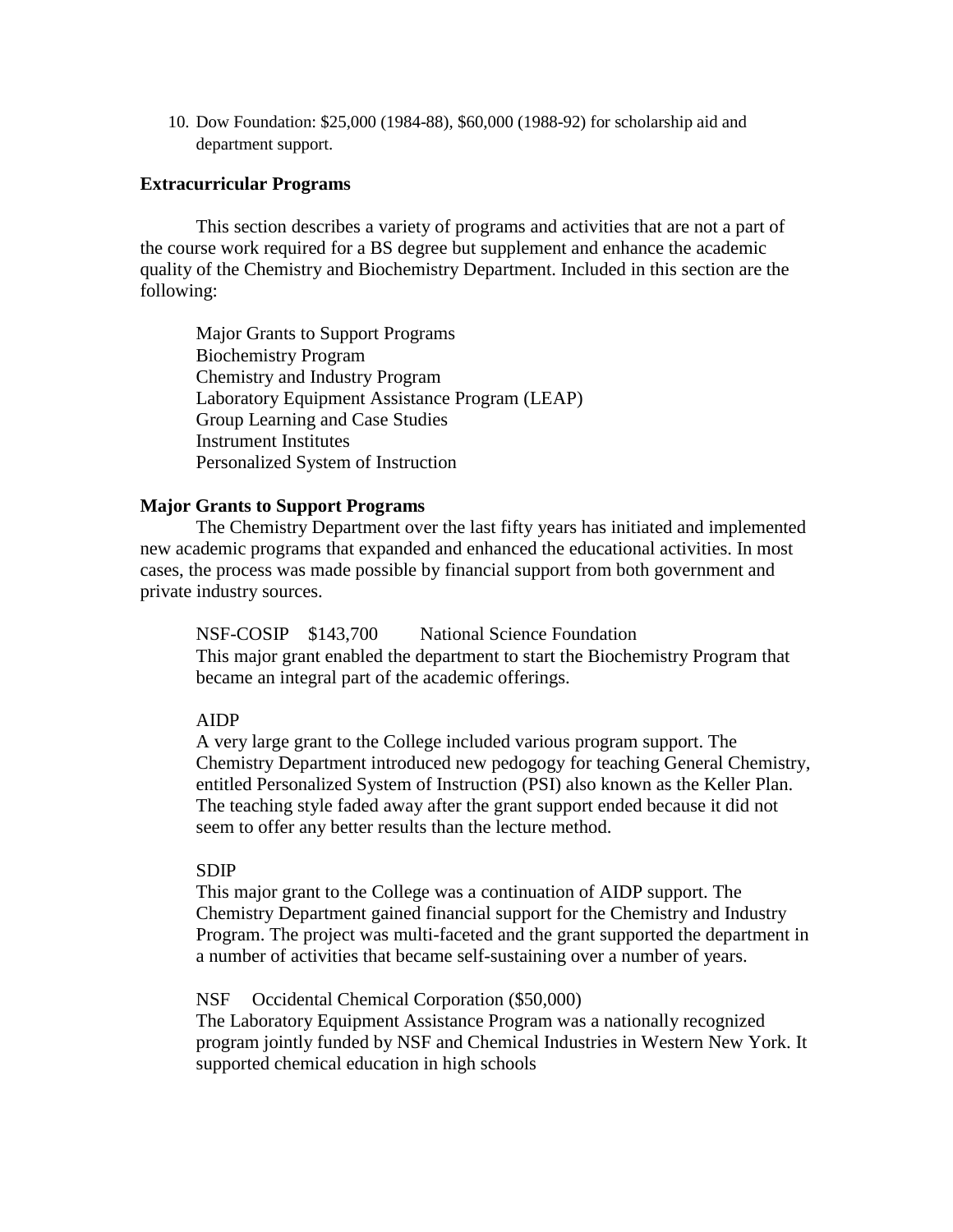Pfizer Foundation Case Study and Group Learning The foundation provided support to develop, write, implement and evaluate the pedogogy of small group learning and case study methods for teaching General and Organic Chemistry courses. This early work established the teaching styles for most chemistry courses in the Department.

Honeywell Chemistry Olympiad On an annual basis over the last 15 years, the local Research Laboratory of Honeywell has provided support for this very successful WNY entry in this international competition conducted out of the Chemistry Department.

NSF Matching Equipment Support

The National Science Foundation sponsors funding competition on a matching fund basis that allows science departments to purchase major laboratory instruments. The Chemistry Department has received the following support in recent years. (list to be inserted )

# **Biochemistry Program**

.

The year was 1967 and biochemistry was a sub-discipline of chemistry that was growing rapidly. It became evident that the chemistry curriculum at the College needed to be expanded to address this phenomenon. Four faculty, R. Stanton, F. Dinan, J. Bieron and Vincent Stouter from the Biology Department formed a committee and outlined a plan to initiate a Biochemistry Program.

A grant proposal was submitted to the National Science Foundation in their College Science Improvement Program (COSIP) and in 1968, Canisius College received a \$143,700 grant from NSF. The Abstract from the grant proposal is reprinted here which outlines the plan.

"This grant requires has been prepared primarily to provide funds for the implementation of a new established, interdisciplinary program in biochemistry at Canisius College. The science departments at the College, particularly Biology and Chemistry, have traditionally been strong but unintegrated. This program was created to correct the deficiency which presently exists in undergraduate training in the area of overlap between biology and chemistry. The college's weakness in this area is evidenced by the fact that only one Canisius College graduate has undertaken graduate studies in biochemistry over the past ten years. This observation, coupled with student interest in training in biochemistry and the need for graduate students in this discipline led to the inauguration of this new program.

The choice of Biochemistry as the sole departmental beneficiary of this grant may be amply justified. The College plans to emphasize improvement of the health-oriented sciences and will pursue this goal in a multiplex manner.

The Psychology and Biology Departments will be relocated in a renovated Health-Sciences building, and the Chemistry Department will benefit best by the overlap generated by the interdisciplinary nature of the Biochemistry curriculum.

Current plans for the implementation of the Biochemistry curriculum call for the College to add a biochemist to the faculty for the 1968-69 academic year. Both the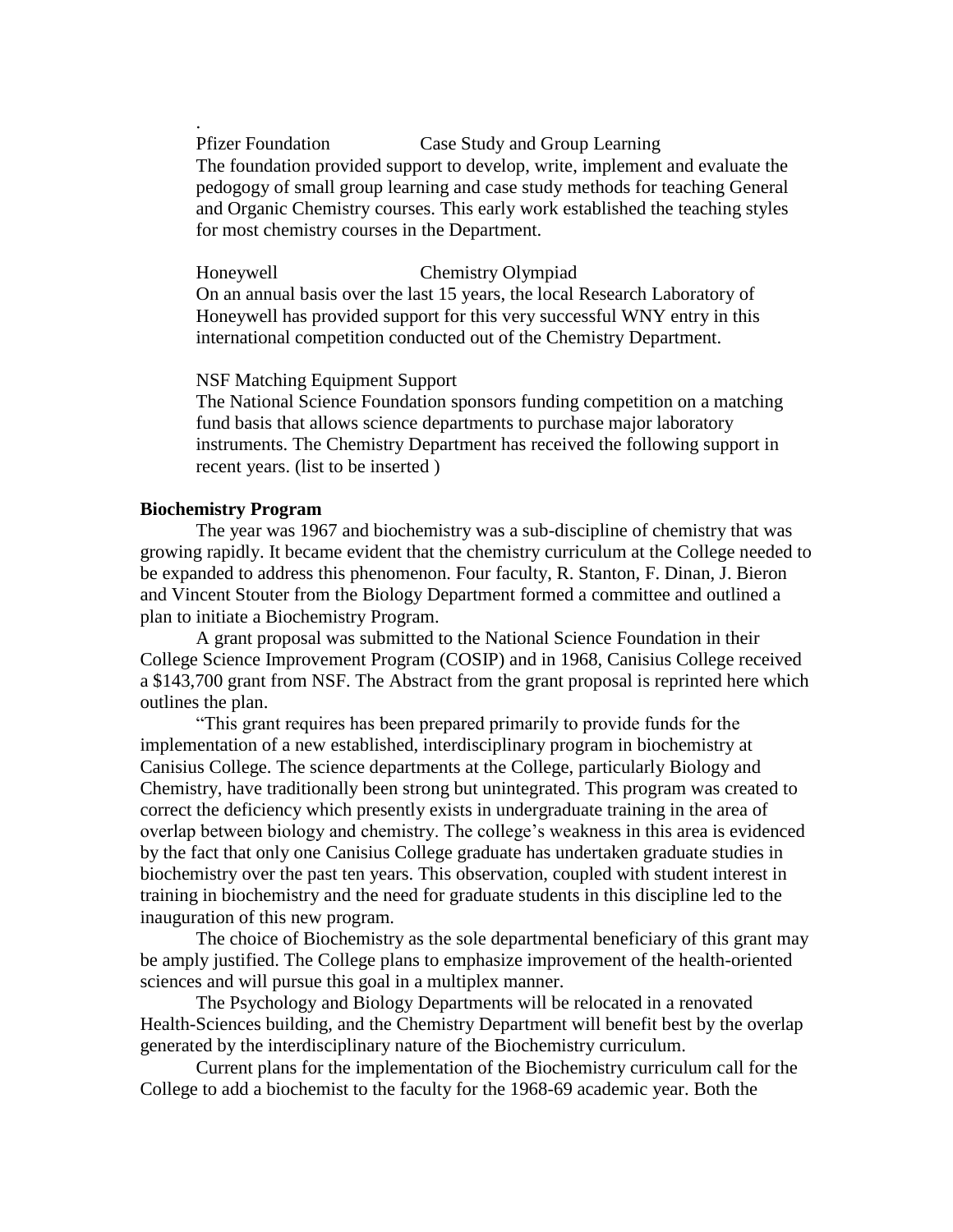Chemistry and Biology Departments will teach additional courses oriented toward biochemistry. A laboratory suitable for the biochemistry program will be constructed by the College.

The Chemistry Department is currently the strongest department on campus, having adequate space, personnel and equipment. The newly-established Biochemistry Curriculum will be located together with the Chemistry Department in the Horan-O'Donnell Science Building and therefore will be able to make optimum use of Chemistry Department facilities.

The equipment needs of the Biochemistry Curriculum are, however, extensive, readily defined and most immediate. For this reason, and because much of the equipment requested herein will also serve to strengthen the Chemistry and Biology Departments, Biochemistry has been chosen as the subject of this proposal."

The College supplemented the award with \$138,000 of its own funds, Dr. William F. Zapisek was hired as the biochemistry program director, laboratories were constructed, students were accepted into the program and the rest is history.

#### **Chemistry and Industry Program**

Chemistry and Industry program objectives were; to expand the curriculum, improve liaison with industry, initiate industrially oriented research projects, place students in summer jobs, strengthen resources of the Chemistry Department, and make the program financially self-sustaining.

Additionally, the curriculum was expanded by offering four new courses; Survey of Industrial Chemistry, Polymer Chemistry, Chemical Microscopy and Environmental Chemistry.

The program was designed to be a liaison with local industry by forming a Chemistry and Industry Council, introducing short courses and offering chemistry courses to support a BS degree program in the evening.

The Chemistry and Industry program also allowed for industrially related research projects to be conducted. Some examples of such projects were photolytic ozonolysis of chlorinated hydrocarbons, decomposition of organic peroxides, stable intermediates in polyurethane coatings, COD analysis in high chloride concentration, recovery of dichromate in coolant waters, removal of fluoride ion in waste water, curing cycles for bonded abrasives, organic synthesis contracts, and Hg analysis in sodium methylate production.

The short courses consisted of fundamentals of industrial hygiene, chemical engineering for chemists, patent fundamentals for scientists and engineers, application of statistics to analytical data, principles of corrosion, saving time, money and effort using statistically designed experiments, modern strategies for searching the chemical literature, statistical approaches for quality and productivity improvement, writing strategies in the sciences, an introduction to personal computers for the scientists, chemical catalysis, biodegradation of chemical wastes and environmental toxicology.

After three years, the program had made a lasting impact; enrollment increased, course offerings expanded, its image in the chemical community became enhanced, more consulting and research opportunities became available, betterment of faculty development was apparent, and the enthusiasm amongst the students was evident.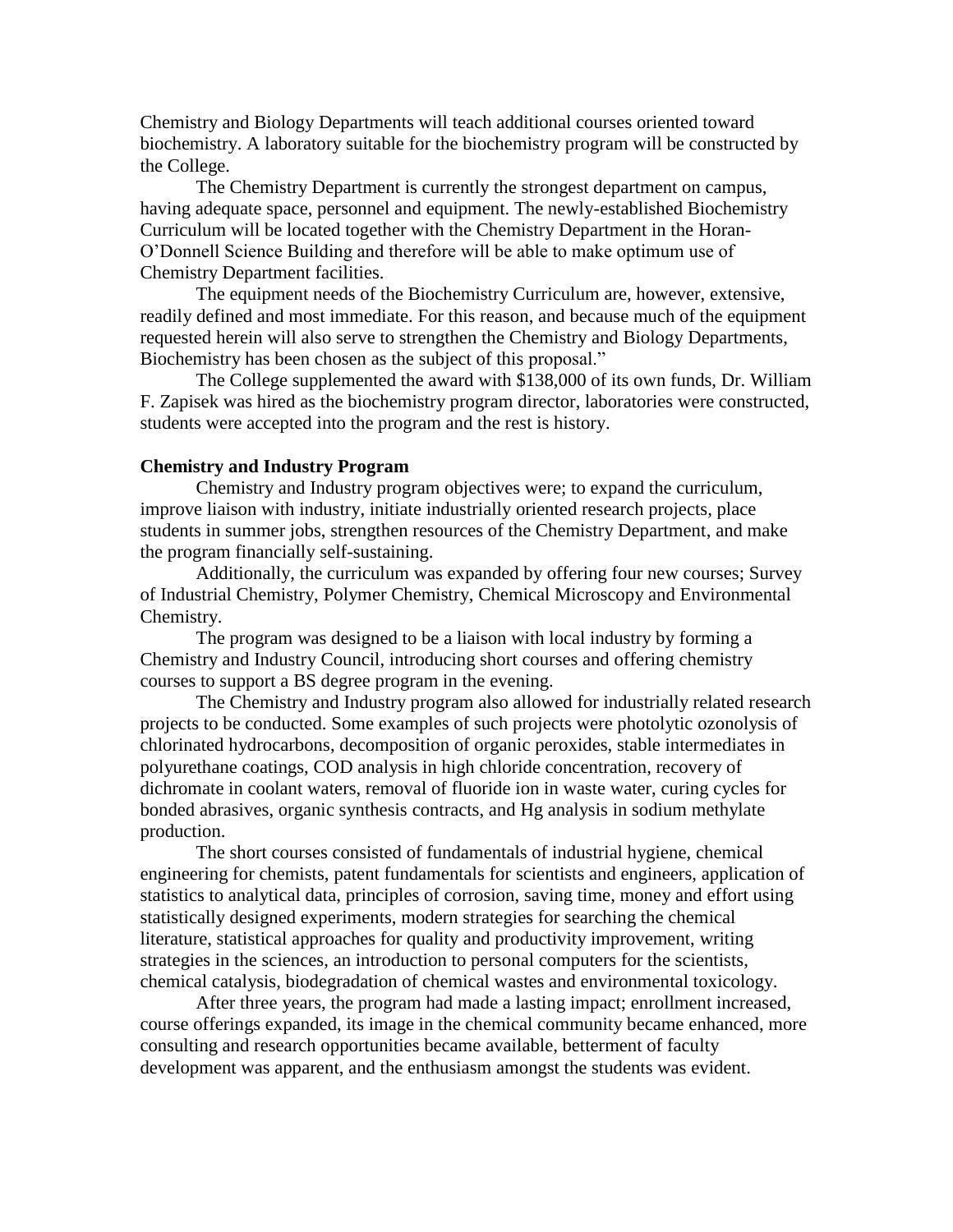Furthermore, after eight years of evaluation, relationships with industry were firmly established. As a result, the program received corporate contributions, donations of equipment, interest in student employment, consulting opportunities, support of NSF proposals and industrial sabbaticals.

The program was implemented in 1979 and was initially funded by a Title III grant under the Strengthening Developing Institution Program (SDIP), \$120,000. The project was promoted as a successful model for any undergraduate Chemistry Department at a liberal arts college in an urban industrial location.

# **LEAP Program 1987**

# **Background**

The Laboratory Equipment Assistance Program (LEAP) originated with an idea generated by participation in a local science exploration day program. Professor Bieron had presented a talk on forensic chemistry. The technique of gas chromatography was introduced and the method was demonstrated with the separation of alcohol and water on a gas chromatograph which was carried along to the talk. The students showed high interest in the instrument after the presentation and a large group remained to inject samples and analyze the results. (whiskey samples were used.)

With the awareness that teaching instruments are only used for short, intensive periods during the year, the seminal idea of LEAP was conceived. We could lend instruments to high schools for short periods (two weeks), keep the instruments in constant use by distribution to a number of schools and in effect maximize utilization of fairly expensive, contemporary laboratory instrumentation that was not affordable to any individual school district.

In the spring semester of 1987, the idea was presented to Dr. Charles Rader, Director of Technology, at Occidental Chemical Corporation's main research center located at Grand Island, north of Buffalo. He agreed to fund the start-up costs of the project and elicited the participation of the Grand Island School District to field test the idea.

In September, 1987 the College submitted a grant proposal to the National Science Foundation and LEAP received a four-year grant for \$268,000 for the 1988-92 time period. Financial and program support from Occidental Chemical Corporation has been continuous during this time period as well.

Therefore, funding for LEAP comes from three sources. Canisius College provided faculty released time, secretarial support, workshop supplies and duplication/printing services. The National Science Foundation provided support for all workshop activities, primarily college faculty salaries and participant stipends. Occidental Chemical provides funding for equipment purchases while other industries primarily supported summer intern salaries and released time for participating scientists.

The blend of funding was important to the early success of LEAP because school districts could participate with absolutely no cost to them. After five years of operation, it became much easier to obtain support from these same school districts as NSF support began to phase out.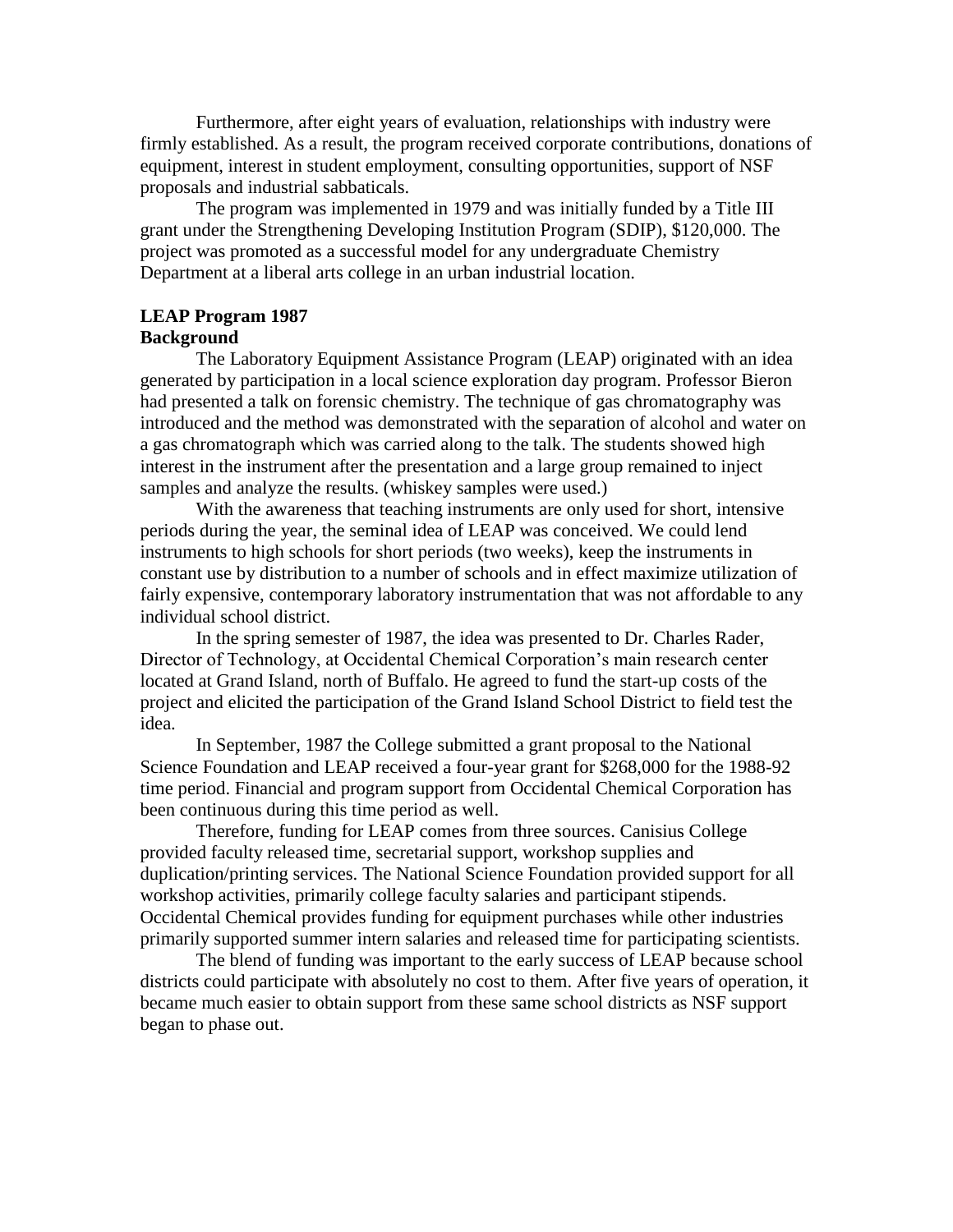# **Program Description**

LEAP has grown to be an extended in-service science education program for high school science teachers of biology, chemistry and physics. The program supports the following activities:

- 1) The acquisition, distribution and maintenance of laboratory equipment for use in high school science courses. The equipment is new and appropriate for high schools. Financial support from Occidental Chemical to purchase this equipment over five years was \$61,000. (Distribution is arranged by the LEAP Coordinator, a half-time staff person and delivered by college student employees.)
- 2) Summer workshops for high school teachers were offered on a regular basis. The workshops consist of 60 hours of lectures and laboratories on topics of current interest where instrument usage is fully integrated into the presentations. Three college credits and a stipend of \$200 were offered to participants. Over the last five years, 10 workshops were offered on the following topics:
	- Chemistry Topics: Laboratory Experiments for Regents and AP Chemistry (1988)
	- Physics/Chemistry Topics; Polymers, Spectroscopy, Optics, Electronics, and Motion (1989)
	- Biology/Chemistry Topics; Environmental Chemistry, Physiology, Genetics, Ecology, Biofeedback (1989)
	- Microscale Lab Techniques and ChemCom (1990)
	- Environmental Science and AP Biology (1990
	- AP and Regents Physics (1990)
	- ChemCom I and ChemCom II (1991)
	- Environmental Chemistry and Biochemical Methods (1991)
	- Digital Electronics and Modern Optics (1991)
	- Music, Noise, Sound and Physics (1992)
- 3) One-day workshops of 5 hours length on Saturdays during the academic year. The program is determined primarily by a Steering Committee of college, industry and high school personnel.
- 4) Industry work experience was made available for high school teachers. The Coordinator of LEAP developed paid industry positions for any teacher participating in LEAP. These positions provided opportunities for science teachers to learn about the chemical and environmental industries in the Buffalo area.
- 5) Industry tours were arranged for groups of eight teachers to spend an entire work day with scientists and technicians in the workplace. This experience provides insights into salary scales, career opportunities and the work environment in addition to exposing teachers to research problems of current interest.
- 6) Career days for high school students were also conducted. For example, twoday sessions was conducted where representatives of 12 industries made presentations. Tours of local industrial sites were also conducted for high school students.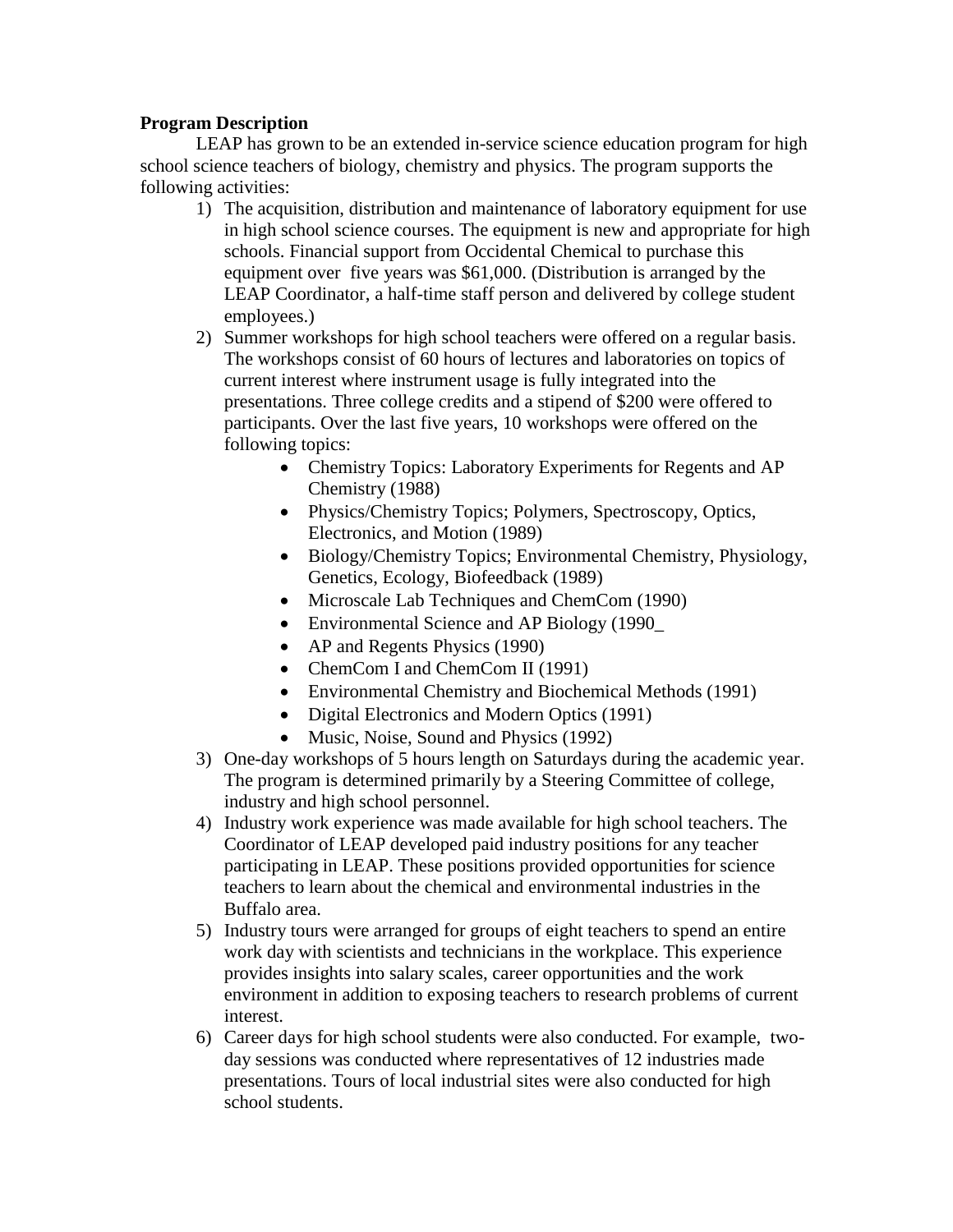7) A rural model for LEAP was also demonstrated. An arrangement with the Board of Cooperative Educational Services (BOCES) in Olean, N.Y. provided equipment distribution to 18 schools in rural Allegany and Cattaraugus counties. Off-site workshops at the Olean BOCES Center were conducted for the teachers.

It is one thing to itemize the various components of LEAP but the program functions well because of synergy. The constant week-to-week contact with high school teachers to arrange for instrument scheduling and delivery provides repetitive opportunities for communication and program feedback. The workshops are well attended because the topics are current and are relevant to the high school curriculum. Perhaps as important is that preference for instrument scheduling is given to workshop attendees.

Participation in LEAP is summarized in Table I presented at the end of this narrative. It lists the 81 schools in LEAP and the years in which they participated. Approximately 185 teachers from these high schools have taken advantage of one or more of the various activities of LEAP.

#### **Group Learning and Case Studies**

In the early 1990's, various alternative methods of teaching pedagogy in addition to class lectures were being introduced at the college. In 1993, Dr. Joseph Bieron and Dr. Frank Dinan submitted a grant proposal to the Pfizer Foundation to support course development using teaching methods of team learning and case studies. The successful proposal provided \$35,000 for funding the development, implementation and evaluation of General and Organic Chemistry courses using these teaching styles. Based on this seminal work, team learning in small groups has become an integral part of the chemistry curriculum at the college. Reproduced below is part of the original grant proposal that outlines the method.

#### **"Description of the Proposed Program**

Our goal is to bring the power of team learning in small groups and discussion-based learning into the teaching of general chemistry. This goal will be accomplished by using two teaching methodologies, each well suited to the achievement of a specific educational goal. These techniques are: (1) team learning, and (2) the case study method. In our plan, the former will be used to deal with the problem of covering difficult subject matter. This is a concern in all such courses that have a high content of subject matter; general chemistry is one of these. The latter will be used to introduce a critical thinking component into this course. The manner in which we plan to accomplish these goals is described below, beginning with the team learning technique we are now developing.

#### **Team Learning**

Research indicates that working in small, heterogeneous, permanent groups affords student outcomes that are both educationally and socially desirable. Among these is a reduction in stereotypes based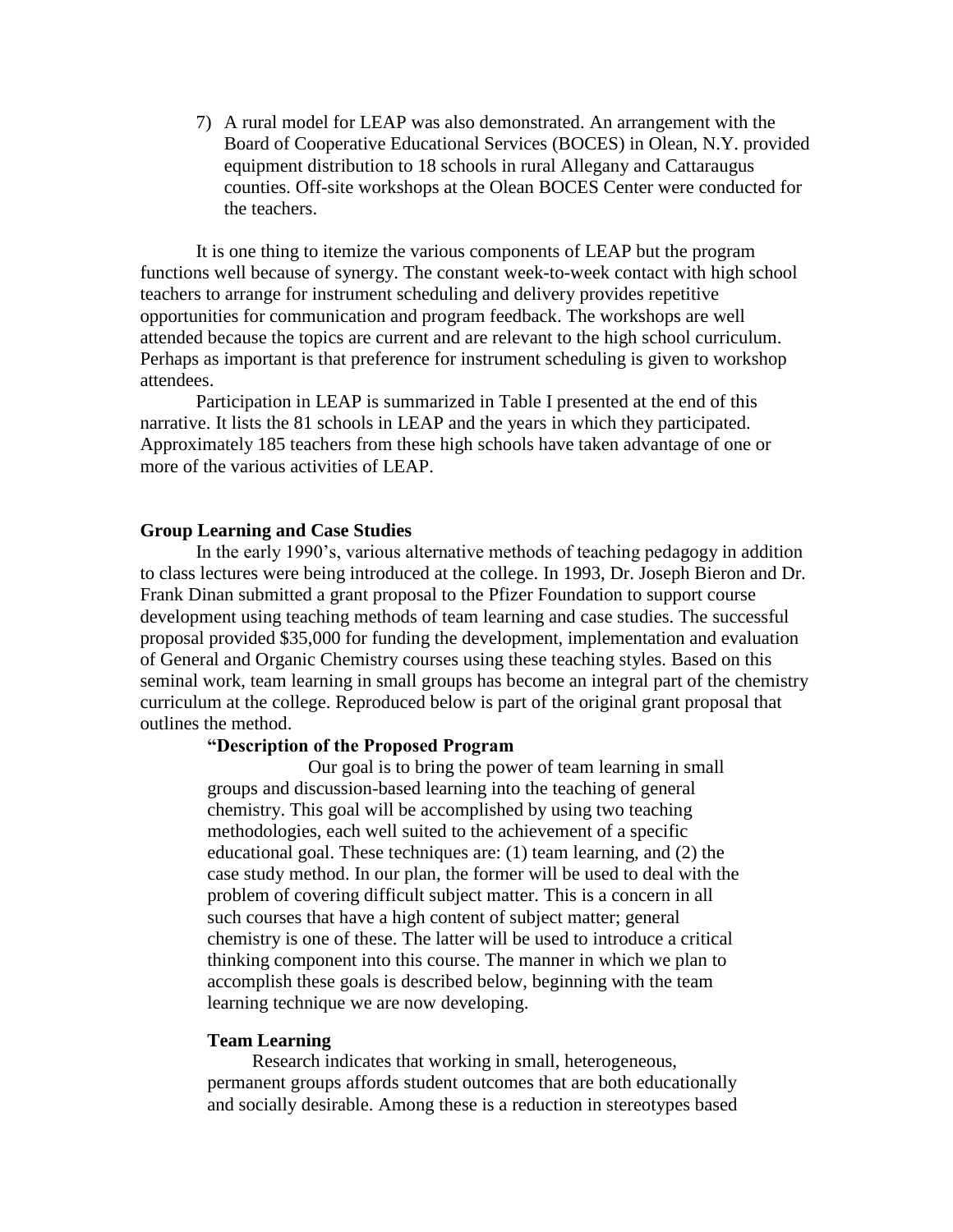on race and gender, and a decrease in drop-out rates for science students. Despite these advantages, however, team learning is not widely used in science teaching, and to our knowledge is not currently used in chemistry instruction. Among the reasons that this is the case are that faculty often feel that material that they have not personally covered in lecture has not been covered at all, and the widespread assumption that coverage of material must be sacrificed if small group learning is used, since it is inherently inefficient. As a result, when small groups are used in science classrooms, they are often used only briefly and in a superficial manner. The issue of the course material coverage is not a trivial one, and it must be dealt with in teaching general chemistry. External accrediting agencies and standardized examinations place heavy minimum standards on the content of any introductory chemistry course.

The Chemistry Department at Canisius College has just begun an experiment in the useof small group teaching in another high content subject area, introductory organic chemistry. In the summer of 1993 we designed materials to allow us to teach one section of our introductory organic chemistry course using our modified team learning approach. That experiment is currently underway, and is meeting with good success. We propose to continue to modify and further develop our method to make it suitable for use in our introductory chemistry course. Changes in the method will certainly be required, since we shall be dealing not only with different, more segmented subject matter, but also with a less experienced and less mature student group. The basics of the method that we are developing are described below. On

the first day of class, after the team learning method has been described, student academic backgrounds, which have been obtained in advance, are used to form permanent groups, each consisting of five or six students. Each group is comprised of a mix of males and females, Blacks and Whites and academically gifted and less gifted students. Get acquainted exercises for the small groups are then carried out.

On the second day of class a grading system is described. It has been designed to insure individual accountability, to reward group performance and to include a component of peer evaluation. The group's first assignment is to decide, within limits set by the instructor, the relative weights they wish to give to group, individual, and peer grades. The students negotiate a classwide consensus on these weightings. This is a very effective exercise in team building and shows students that they have a real voice in the fairness and equity of important aspects of the course.

The text which is chosen for a team learning course must be one which is very clearly written and suitable for students to read with as little assistance as possible. We anticipate using the new text by R. J. Gillespie in our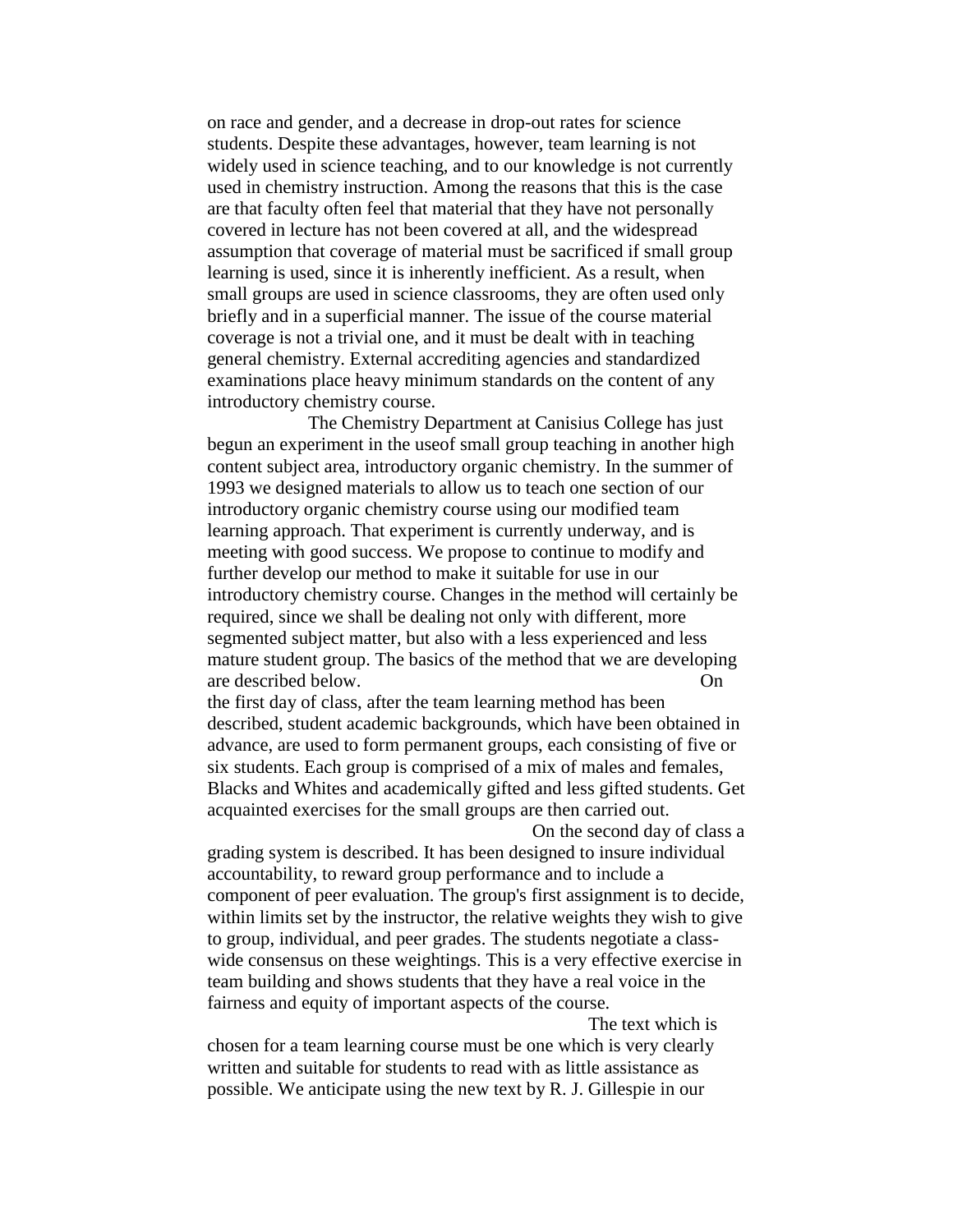introductory chemistry course. The material in the text is sub-divided into units that can be covered during one class period. Normally it is necessary to divide a single chapter into several parts; referred to below as Section Outlines. Each of these Section Outlines consists of three parts: 1) a highly specific reading assignment which clearly specifies not only what the student must read, but also what sections should be omitted from the readings; 2) a problem assignment, designed to bring out the important concepts in that Section, and yet not be overwhelming to the student; 3) a list of learning objectives which specify what specific tasks the student should be able to do upon completion of the Section Outline. The first Section Outline is distributed at the end of the second class, and the students are told that they will take their first mini-test on its contents at the beginning of the next class. Upon arrival in a typical class, the students form in their groups and are given five minutes to help each other with any of the day's learning objectives or problems. Our experience shows that students are usually present and working in their groups five minutes before the period begins. Help is available from the instructor during this period, but the groups are generally able to resolve most student problems without the instructor's intervention. They are then given a ten-minute mini-test based on the learning objectives specified for that day. Students take this mini-test as individuals, and, as they finish, their answer sheets are collected. Then the group, working collectively, takes the same minitest. While the group is completing its mini-test, the individual minitests are graded. Upon completion of the group mini-test, it is handed in and the graded individual mini-tests are returned.

At this point, the mini-test is open for discussion. Students are free to pursue the reasoning behind any of the mini-test answers. Any question or its answer can be challenged by a group (not an individual) if the group feels it can support a challenge with a specific reference from the text. Challenges must be clearly written, signed by all group members, and submitted the same day.

Student questions about the mini-test afford the opportunity to give a mini-lecture on those points in a Section Outline that students have difficulty picking up on their own. When all of the questions have been answered, the Section Outline is reviewed, and questions are encouraged on any points that need clarification. At this point, the available class time is nearly exhausted, and the Section Outline for the next class is distributed. Hour examinations are given periodically. Like the mini-tests they are also taken by both individuals and groups, as described above, and are subject to the discussion and appeals process.

Twice each semester all members of each group are required to evaluate anonymously the performance of the other members of their permanent group. A mid-semester evaluation is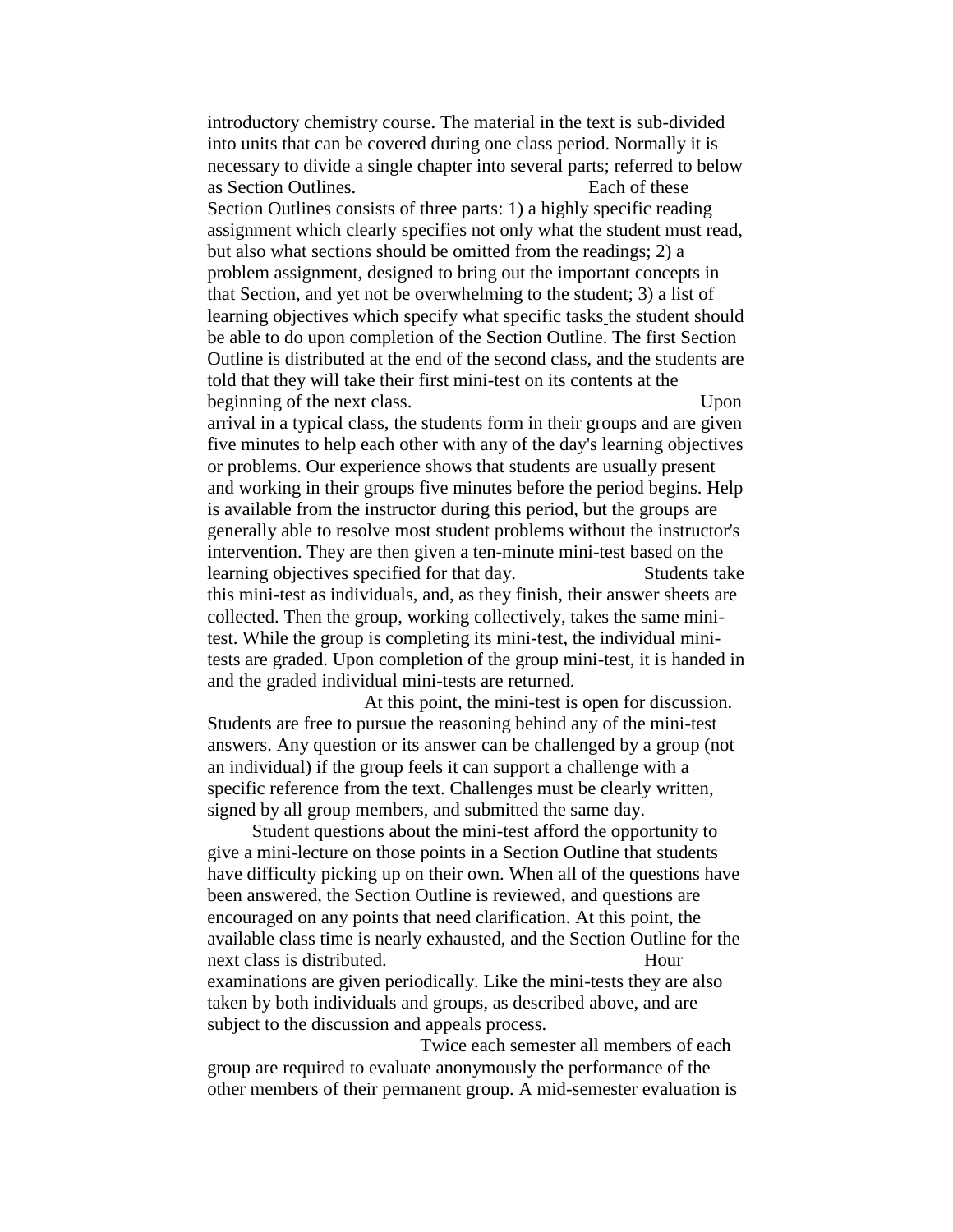used only to give each group member feedback on how the other group members assess his/her performance. The second peer evaluation, given near the semester's end and weighted as decided by the class, is used as a determinant of each student's final grade.

This is a very brief description of the team learning method we are now developing in one section of our introductory organic chemistry course. For comparison, another section of this course is being taught using the conventional lecture mode of presentation. We plan to evaluate the relative merits of these two approaches, and to follow a similar procedure when we introduce this method into our introductory chemistry course.

This team learning method emphasizes student responsibility. Team members tend to motivate attendance, handle discipline problems, and provide learning support for each other. Permanent groups provide support for students encountering academic as well as personal difficulties. Friendships form among people of very diverse backgrounds, and interpersonal skills are enhanced as group members realize that good communication skills are essential to the success of the group.

Our limited experience indicates that the team learning approach works very effectively for minority students. Group learning apparently produces better success rates for these students than does the conventional lecture approach. Five minority students in our team learning class are all doing very well. This is an area that we intend to study further.

This new method for teaching difficult science courses is very rewarding to the faculty member. Students come to class regularly, and even arrive early, because they want to. They behave as professionals, responsible for their own learning. Absences are rare, and student performances tend to improve as they come to know each other better. Gender and ethnic stereotypes are diminished in the groups, and mutual support seems to grow and strengthen as the semester progresses.

#### **Case Study Approach**

The case study approach is widely used in business and law schools and was dramatized well by Professor Kinglsey in the television series, "The Paper Chase". Science courses have also been taught by the case study method. James B.Conant of Harvard pioneered the use of case studies within the lecture format and structured a course around famous discoveries, such as Lavoisier's work with oxygen.

In recent years Canisius College has encouraged the development of critical thinking skills. A faculty development workshop led us to consider the case study method as a means of enhancing critical thinking in introductory chemistry. Preliminary efforts on our part have engendered both confidence and anticipation that the use of case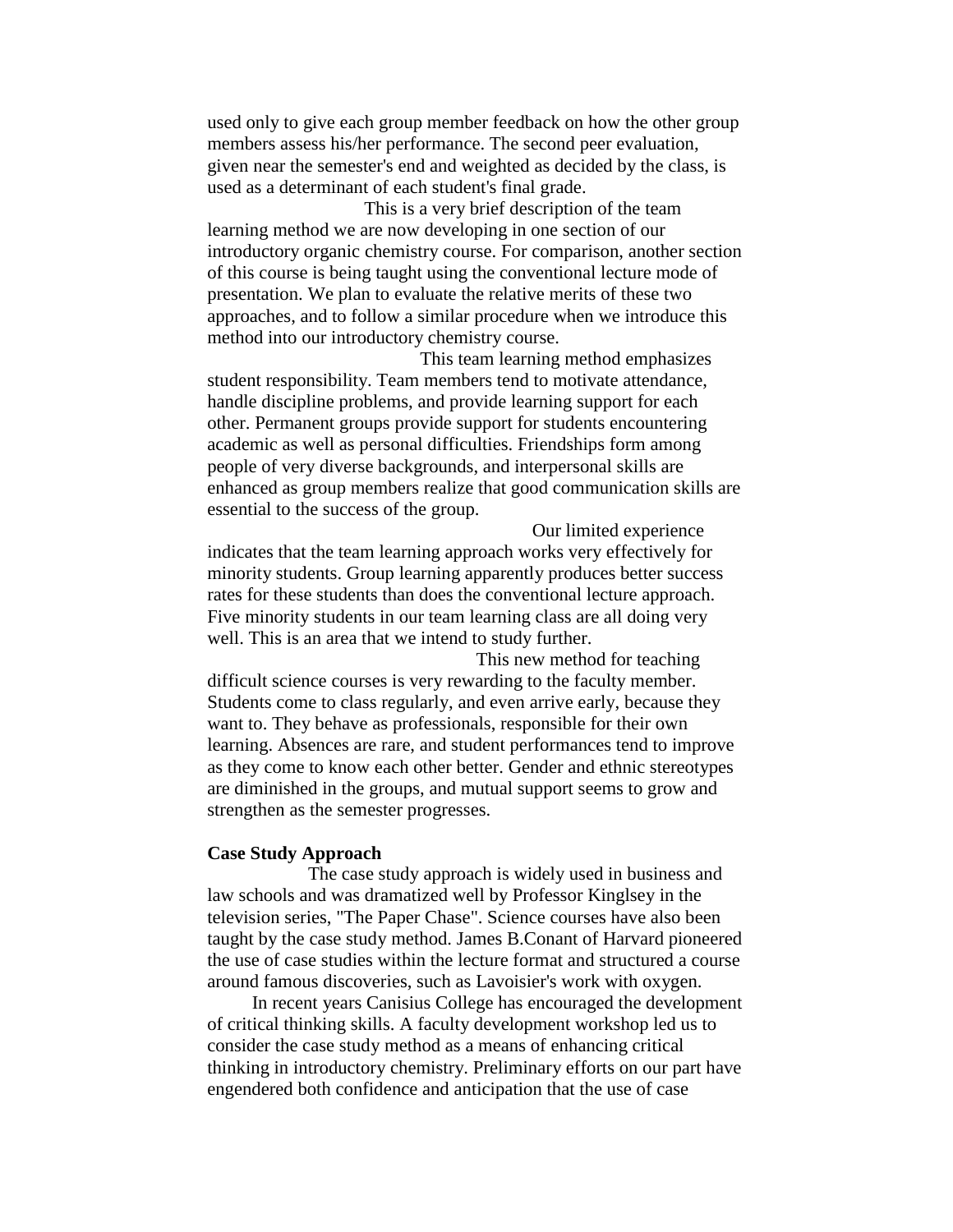studies in the General Chemistry course will address some of the problems discussed above. The Case Study Method to us means the following:

- A topic that addresses one or more principles in the General Chemistry curriculum is chosen. A case or story is written about this topic. It is important that the case develop interest on the part of the student, preferably by introducing characters into the case with whom the student can identify.

- The case presents a problem to be solved. Information is presented in the form of tables of data, graphs, personal witness and externally written articles.

- Students study the case, formulate some observations and prepare to answer questions. This can be done individually, but in-class responses are much better, since they offer students the chance to work in groups.

- Class discussions can take many forms, but we favor the approach of a recognized expert in the field, William Welty. He recommends a proper introduction, directive but not dominating questioning, good blackboard work to highlight essential issues, and an appropriate summary. This approach works well for a class of 40-50 which is broken down into groups.

- After the case discussion, students can be evaluated by presenting them with a series of open-ended questions that can be answered individually and/or as a group.

The General Chemistry course at Canisius has one 75-minute recitation period every week. Our goal is to develop case studies that would be presented during this period on alternate weeks throughout the semester. We have already started to write two case studies and we intend to try them in this year's General Chemistry course. To complement the chapter on oxidationreduction we have developed a case study dealing with the Statue of Liberty's restoration. We tell the story of a student's father, an engineer who has been charged with choosing a means of restoring the Statue, which is severely corroded.

A second, more interdisciplinary, case study is being developed with participation from our Business School. The case for Gasohol is set up as a possible product in a start-up business being developed by a student enrolled in an entrepreneur program (Canisius has such a program). The case investigates the chemical properties of ethanol (bond energies), the cost of production (fermentation and ethylene source) and the environmental advantages. The business part will show a financial analysis to demonstrate feasibility in the marketplace.

Each case study will take two weeks to complete and the subject matter will be chosen to overlap classroom material being taken at the same time. The primary goal of each case study is to promote critical thinking by the students. They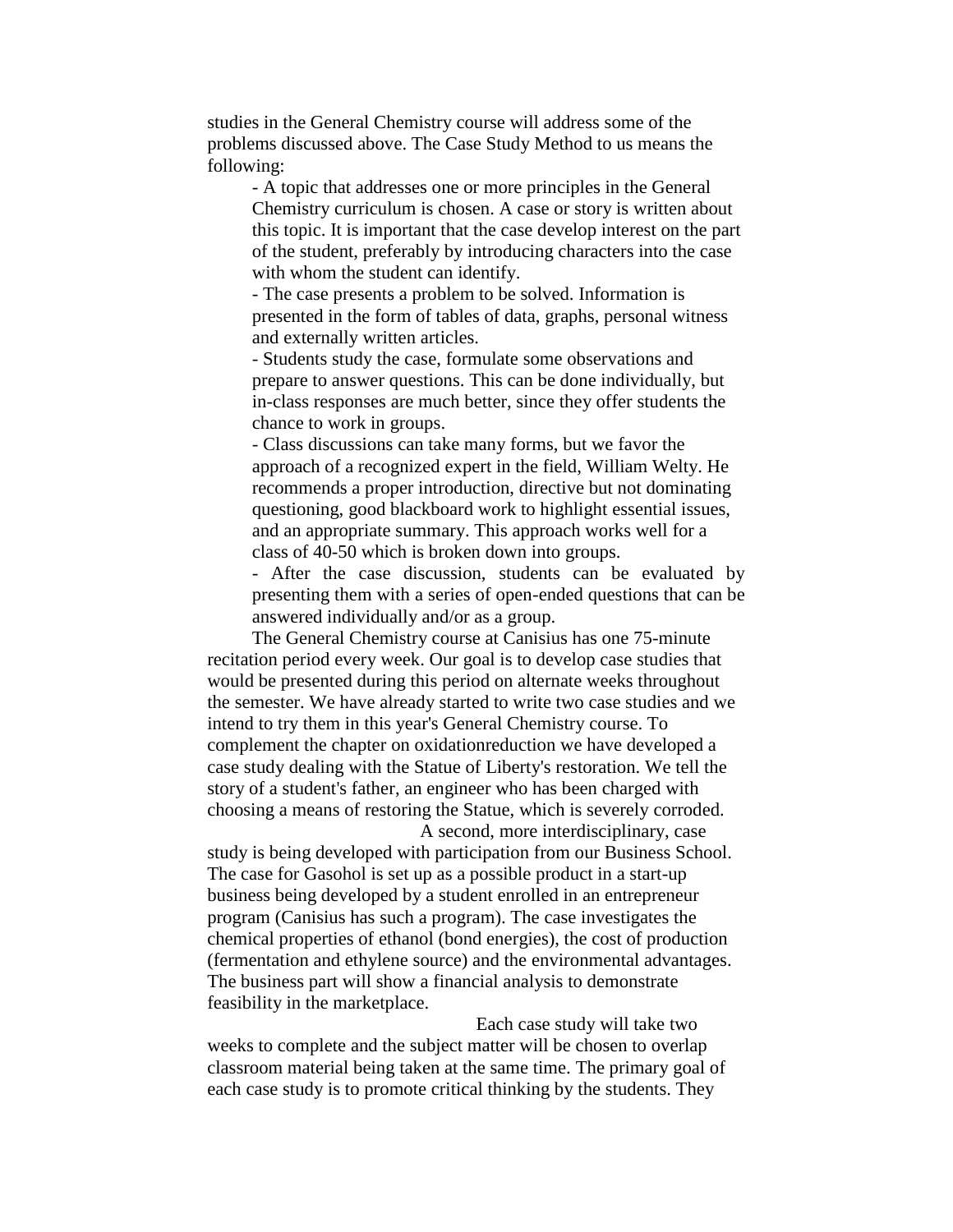will be asked to apply data, entertain disparate viewpoints, consider alternative solutions, and to place the chemistry they are learning in a larger context in the world they experience. The case studies approach should help the student to integrate subject matter which crosses disciplines.

# **Highlights and Innovative Aspects of the Program**

-Students work in small permanent groups. These build interpersonal and communication skills, enhance learning for both weak and strong students, and are effective in overcoming racial and gender stereotypes.

- The structured team learning system that we are now developing is very efficient and overcomes the content coverage problem."

# **Instrument Institutes in Chemistry – Week-long summer workshops**

A program of workshops was initiated by Herman Szymanski at the College. The topics were infrared spectroscopy, gas chromatography and nuclear magnetic resonance. Instructors were teams of college faculty and industrial chemists. Undergraduate students were involved as laboratory assistants. Instruction were an integrated activity of lectures, problem solving and instrument practices. Representations of instrument companies also participated by exhibiting their products.

Old brochures from the institutes give outlines and are shown here:

Infrared Spectroscopy Institute

Fourth Annual, Aug. 8-12, 1960**AUGUST 8-12, 1960 FOURTH ANNUAL Infrared Spectroscopy Institute** CANISIUS COLLEGE *BUFFALO, NEW YORK*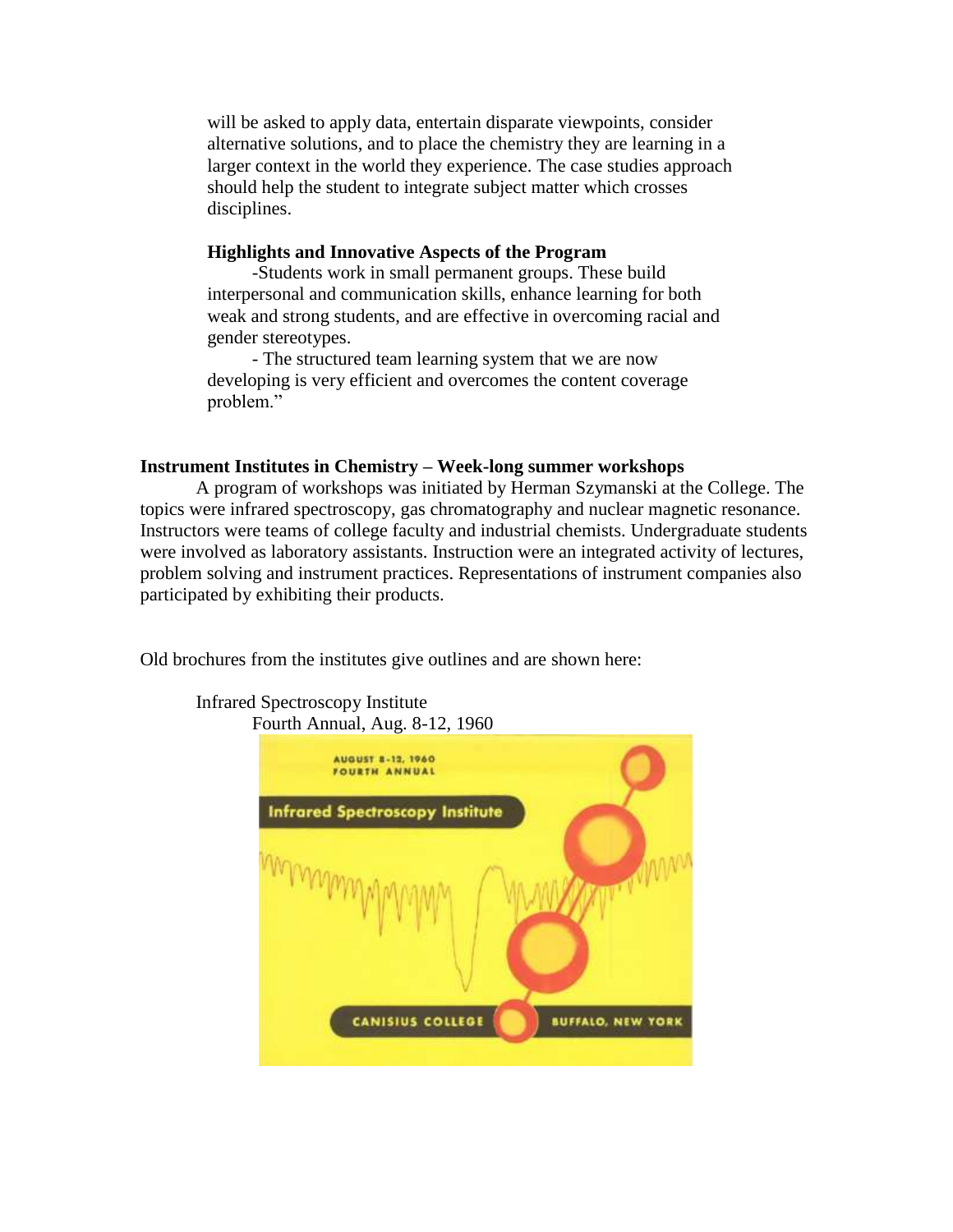#### **Infrared Spectroscopy Institute (IR)**

The analytical methods of infrared spectroscopy became significant in the late 1950's caused primarily by the availability of instruments manufactured by companies like Beckman and Perkin Elm. Dr. Herman Szymanski recognized the importance of this instrumental method of analysis and organized the first IR Institute in 1957. By 1960, the fourth institute featured many of the prominent people involved in the practice; academic faculty, instrument manufacturers, industrial chemists, and government laboratory workers. The Infrared Institutes became nationally recognized and Canisius faculty authored textbooks in the field that were well received. Representative textbooks that were well received were:

IR Theory and Practice of Infrared Spectroscopy, Herman A. Szymanski; Plenum Press, 1964

Infrared Spectroscopy, 2nd Edition, Robert T. Conley Allyn & Bacon, Inc. Boston, 1972

The institute was comprised of three and once-half days of lectures, laboratory exercises, spectral interpretation, instrument design and use, quantitative analytical methods, and spherical applications. The instructors were all experts in the various areas of presentation.

# **Gas Chromatography Institute**

Fourth Annual, Apr. 23-26, 1962

. BUFFALO, NEW YORK FOURTH ANNUAL GAS **CHROMATOGRAPHY INSTITUTE** CANISIUS COLLEGE April 23-26, 1962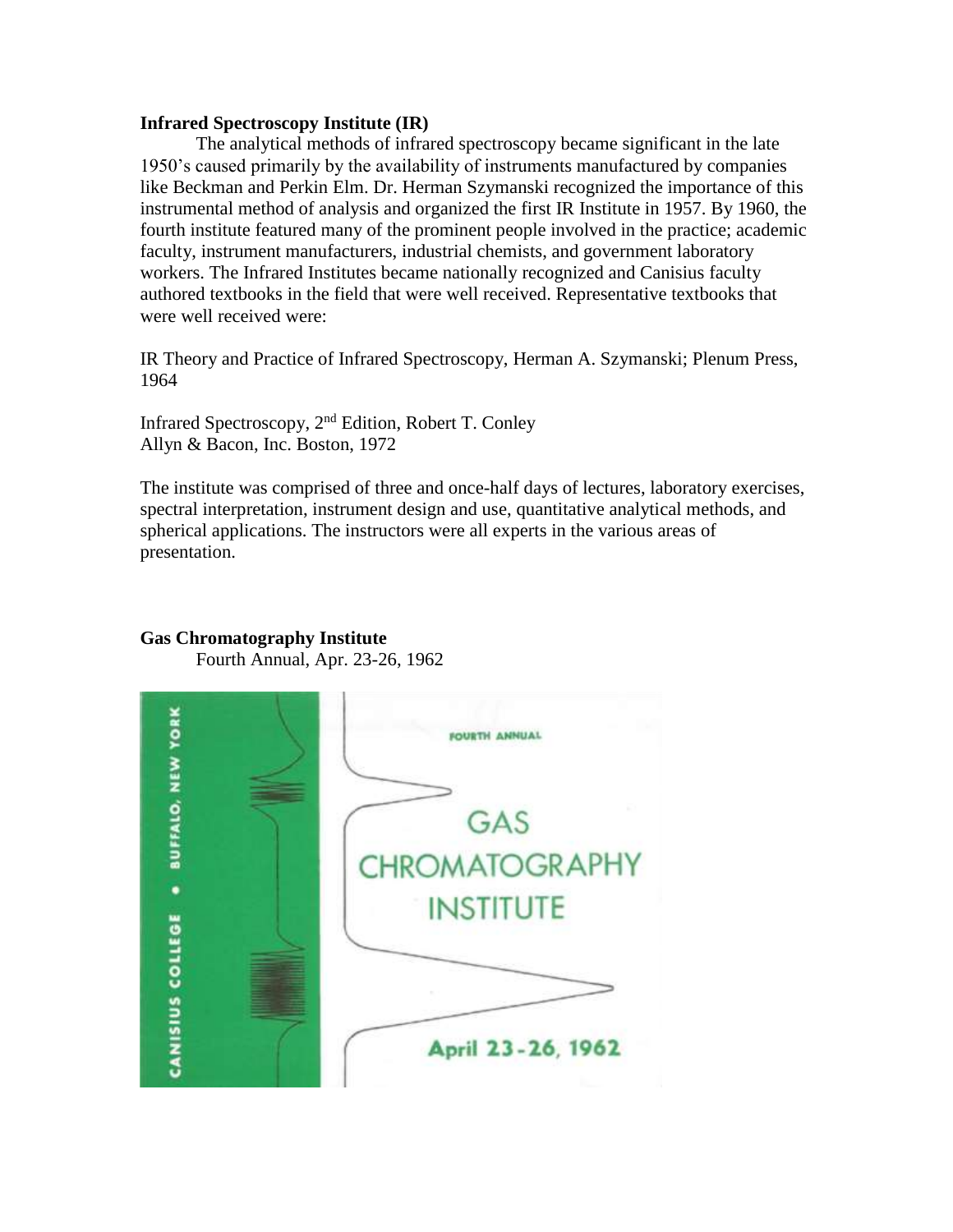# **Nuclear Magnetic Resonance Spectroscopy Institute**

Seventh Annual, June 10-14, 1968



# **Personalized System of Instruction (PSI)**

This alternative method of instruction to the lecture style was introduced at the college in 1972. The project was funded by a \$1.5 million grant to Canisius College from the Department of Health, Education and Welfare under the Advanced Institutional Development Program (AIDP). Under the guidance of Dr. James Van Verth, chemistry students are permitted to study each at their own set pace. Instituted at Canisius by Dr. Phil Heffley and Dr. Frank Dinan, this PSI course revolves around certain units of study (20 per semester), along with a 15 minute test at the culmination of each individual unit. Student progress at their own rate, and are graded pass or non-pass immediately after each test. These tests are taken at the students' discretion, and only when one test is completed with a passing grade can the student proceed to the next unit. A final exam is given at the end of the semester, and is also graded accordingly.

At the time of the course offering, Van Verth gave an interview to *The Griffin* student newspaper where he describes the method in more detail.

"Dr. Van Verth gave his wholehearted support to this course, stating that although it is past the Experimental stage, he would like to see it expand to many other subjects at Canisius. Dr. Van Verth continued with the fact that his PSI course operates on the Mastery Concept; that being each student must show complete mastery of a unit before they are allowed to proceed. This causes a more intense and lasting knowledge of the subject matter than the lecture system of teaching. He also points to the large enrollment of students as further proof of the widespread acceptance of this system of learning. From a student's point of view, this course offers complete freedom to the student, which could be beneficial to the other subjects with regards to time. Attendance is not mandatory, so long as the student proceeds at some rate of learning. Many students